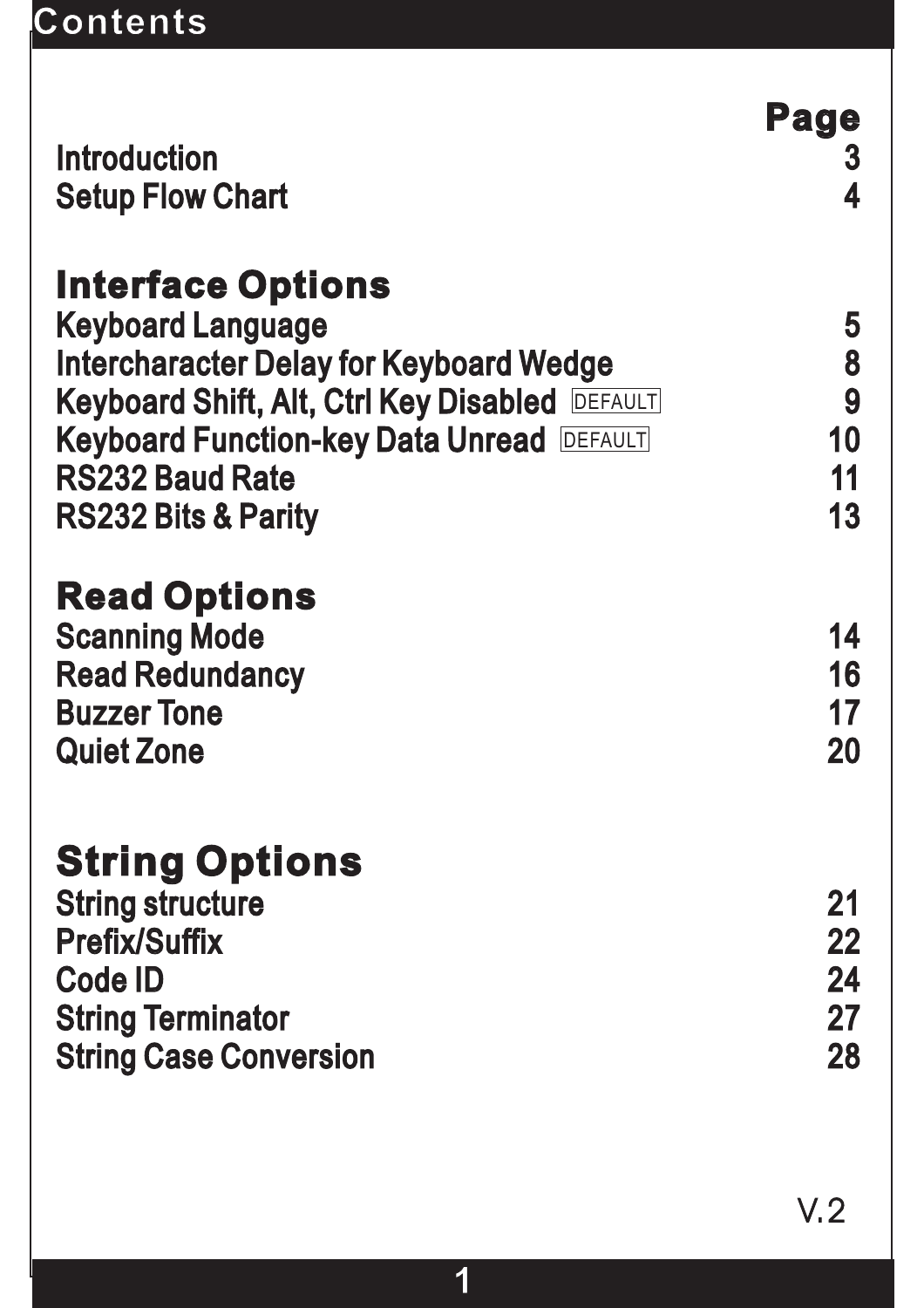# **Contents**

| <b>Symbology Options</b>                     | Page |
|----------------------------------------------|------|
| <b>Symbology EAN/JAN 13 DEFAULT TO READ</b>  | 29   |
| <b>ISBN</b>                                  | 31   |
| <b>Symbology EAN/JAN 8 DEFAULT TO READ</b>   | 32   |
| <b>Symbology UPC A DEFAULT TO READ</b>       | 34   |
| <b>Symbology UPC E DEFAULT TO READ</b>       | 36   |
| <b>Symbology Code 39 DEFAULT TO READ</b>     | 38   |
| <b>Symbology Interleaved 2 of 5</b>          | 40   |
| <b>Symbology Industrial 2 of 5</b>           | 42   |
| <b>Symbology Code 128 DEFAULT TO READ</b>    | 44   |
| <b>Symbology Codabar/NW7 DEFAULT TO READ</b> | 45   |
| <b>Symbology Code 93 DEFAULT TO READ</b>     | 47   |

#### **Auxiliary Tables for Setting Auxiliary Tables for**

#### HEX/ASCII Table Optional Barcode HEX/ASCII Table Appendix 1<br>Optional Barcode Appendix 2

Appendix 2 Appendix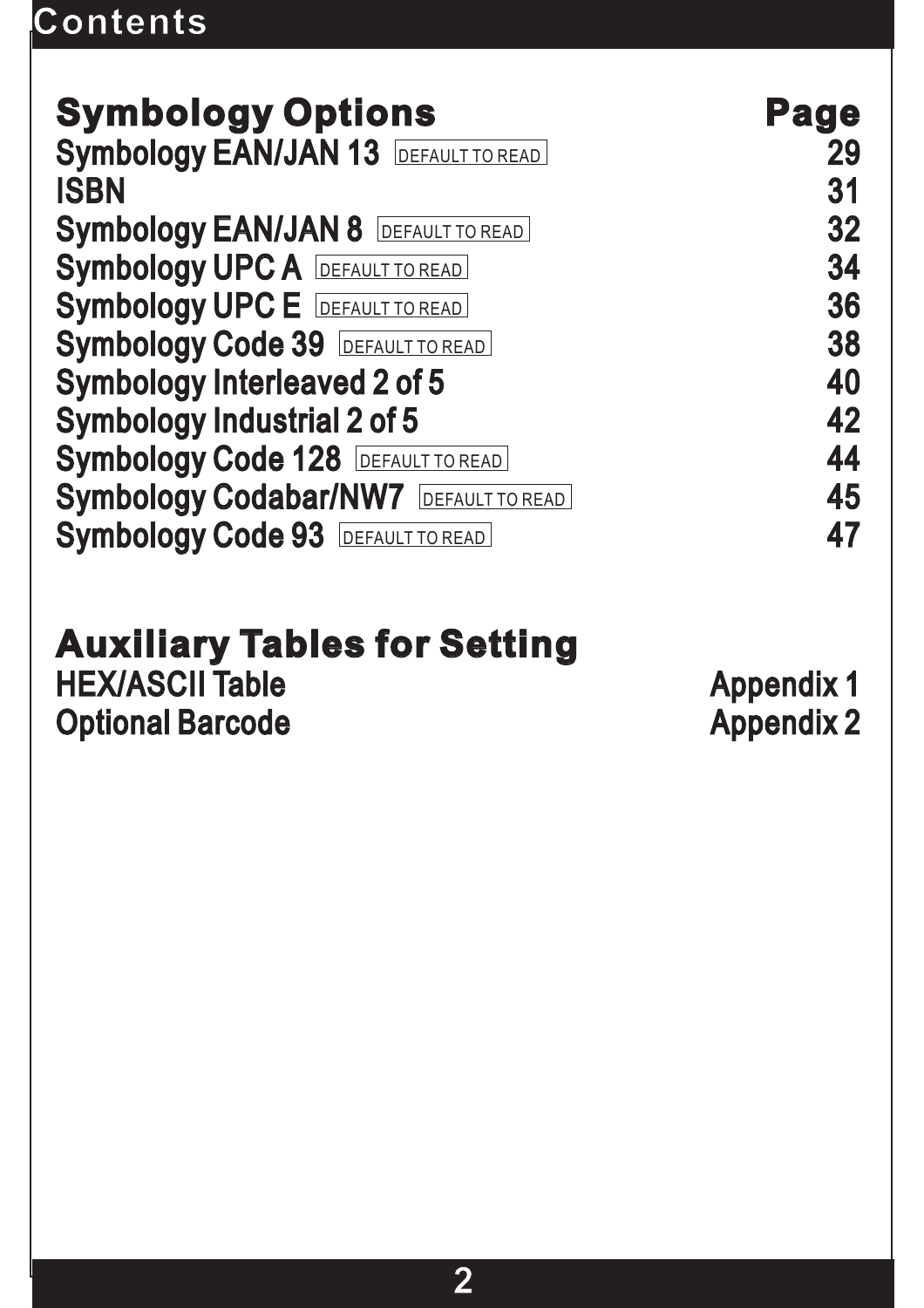## **Introduction**

Thank you for selecting this laser barcode scanner. This Thank you for selecting this laser barcode scanner. scanner is equipped with the advanced laser optical scanner is equipped with the advanced laser technology. Morever, it enables lots of barcode decoding settings to meet your applications. settings to meet your

It is easy to change any decoding setting of this scanner. You It is easy to change any decoding setting of this scanner. just need to follow the setup flow chart and scan the required just need to follow the setup flow chart and scan the barcodes. Your new settings will be kept in the scanner even barcodes. Your new settings will be kept in the scanner after power off. Also, you can change back the factory defaults after power off. Also, you can change back the factory easily.

Should you have any question in changing the settings, please Should you have any question in changing the settings, feel free to contact your supplier. feel free to contact your

Scan the barcode below to see the version of your scanner Scan the barcode below to see the version of your decoder.

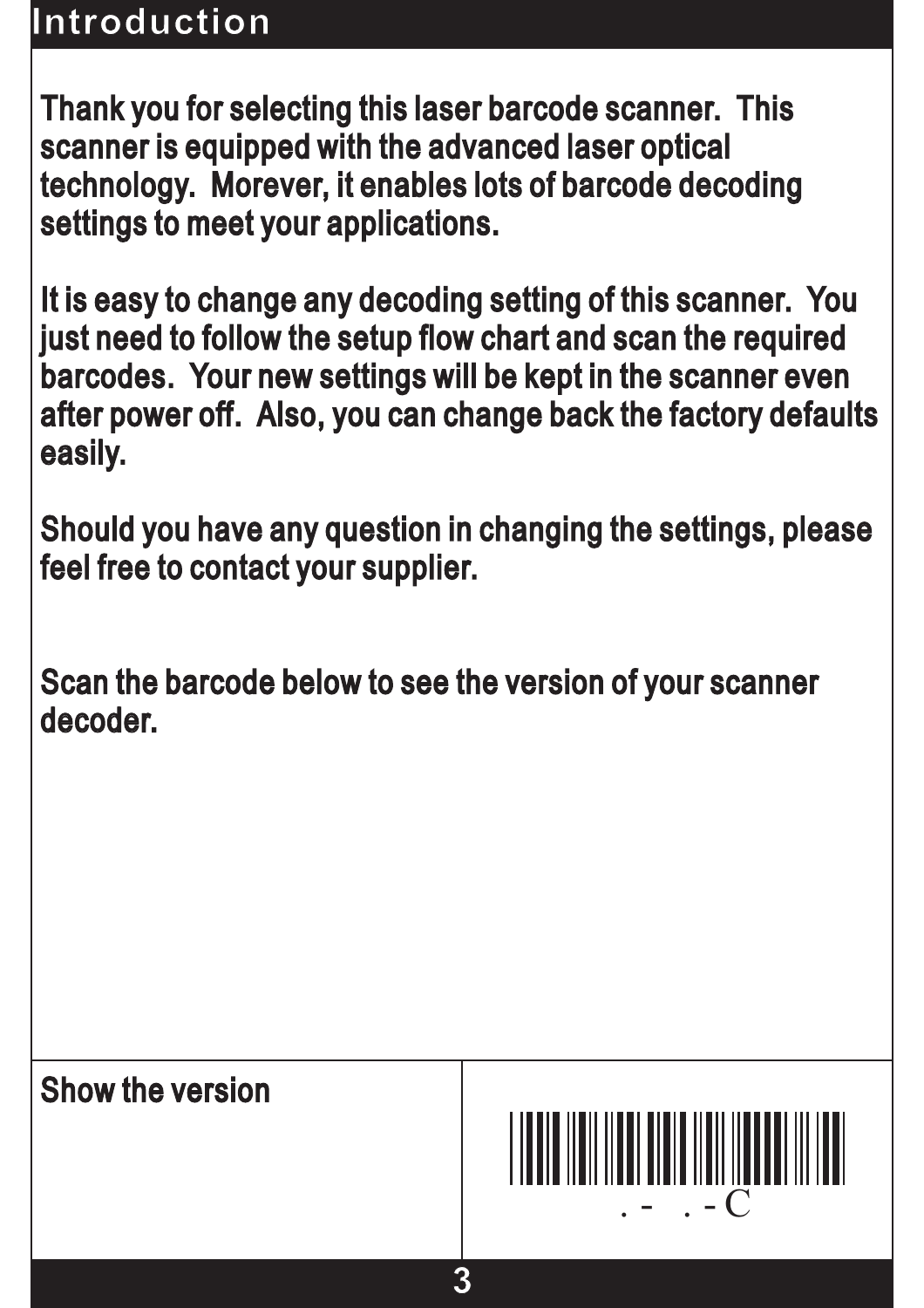# **Setup Flow Chart**

Every time you need to change one of the settings, please Every time you need to change one of the settings, follow this flow chart. Scan each required barcode to complete follow this flow chart. Scan each required barcode to the setting change. the setting

When the setting is successfully changed, you will hear one long and one short beep. When the setting change is not long and one short beep. When the setting change is successful, you'll hear 3 short beeps to alert. Then, you need successful, you'll hear 3 short beeps to alert. Then, you to restart it again. to restart it

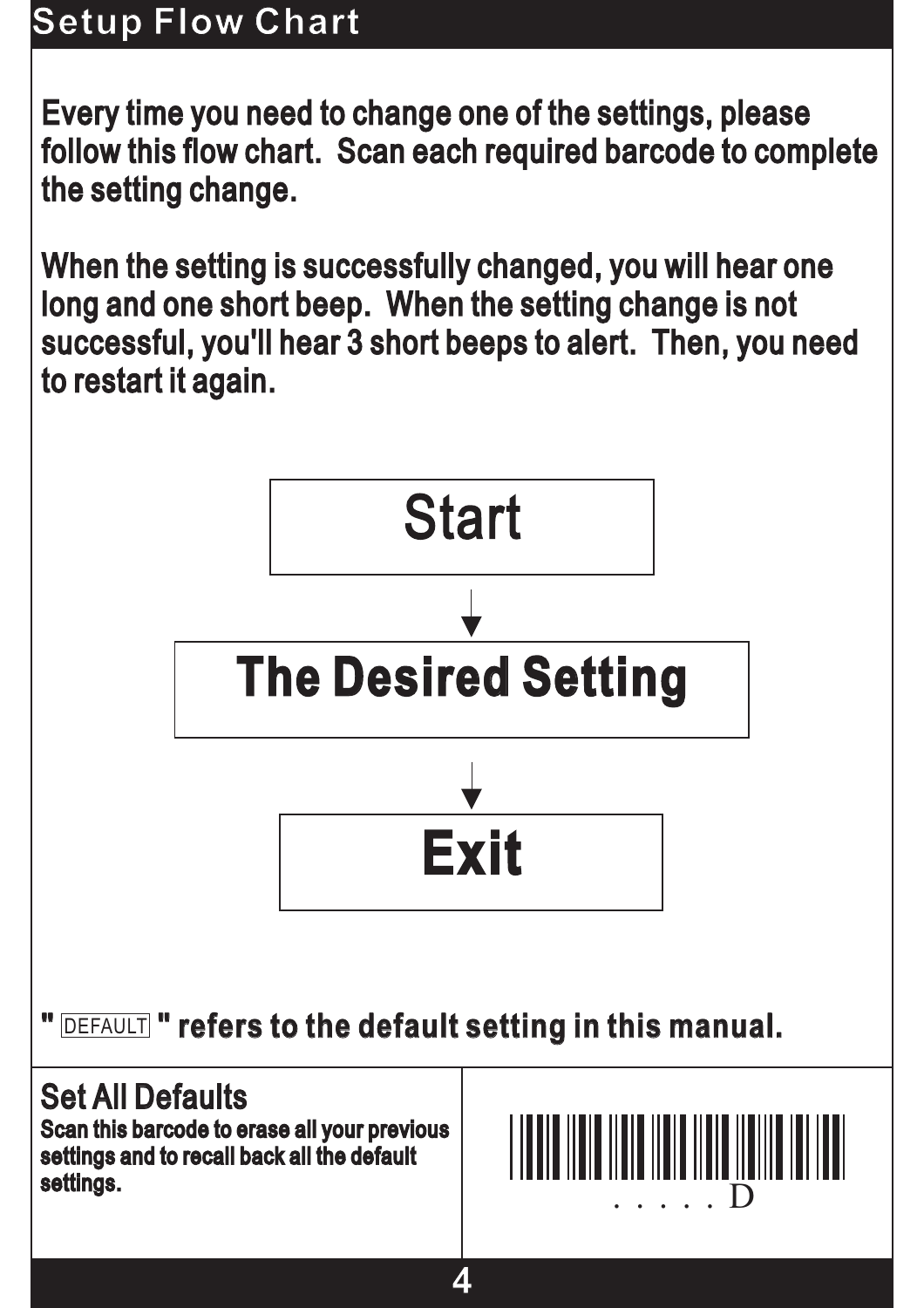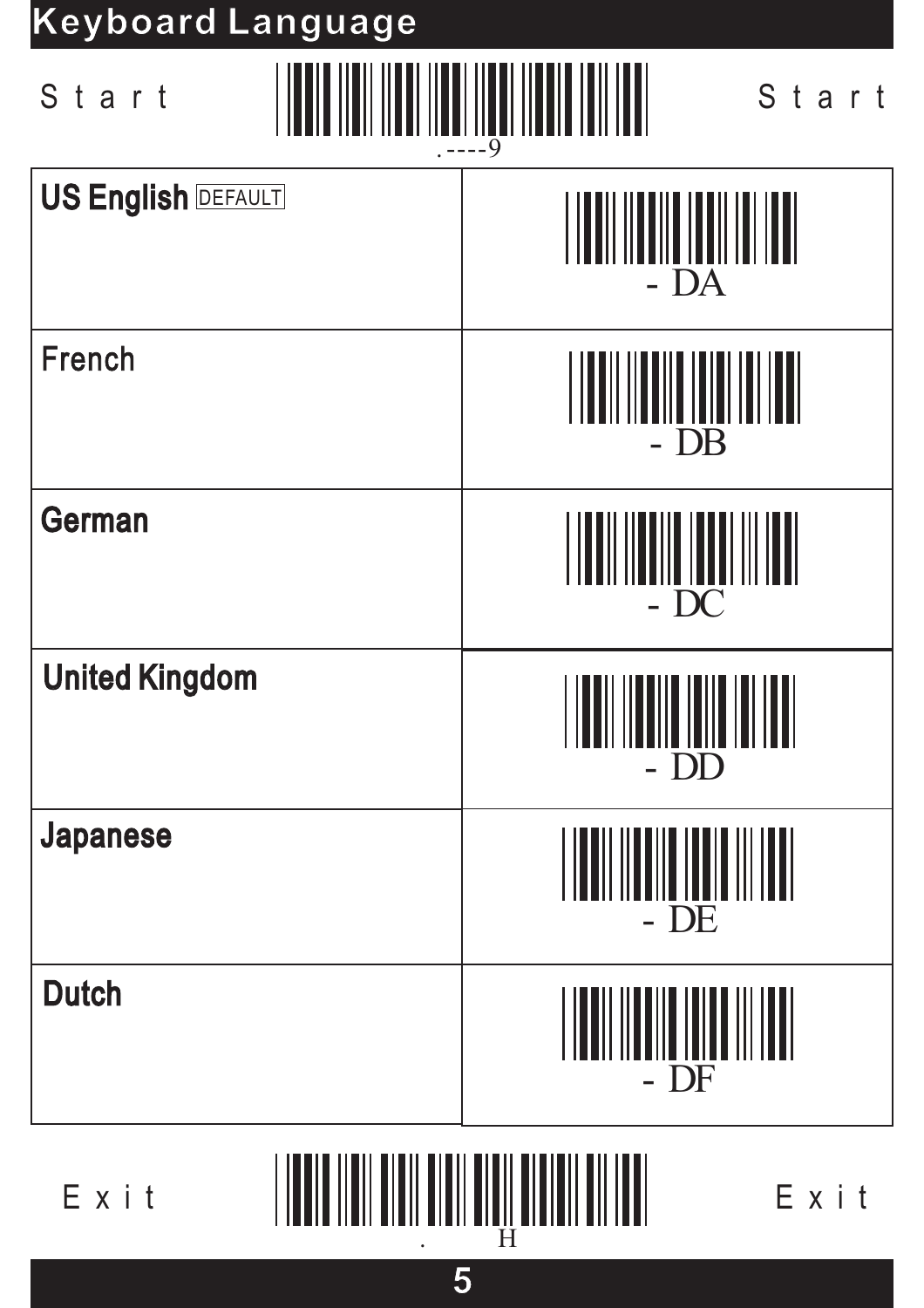# - DG Danish - DH - DI <u>||||||||||||||||||||||||||||</u> **Icelandic** Spanish Swedish/Finnish .----9 Start Start **Keyboard Language Keyboard**



Portuguese

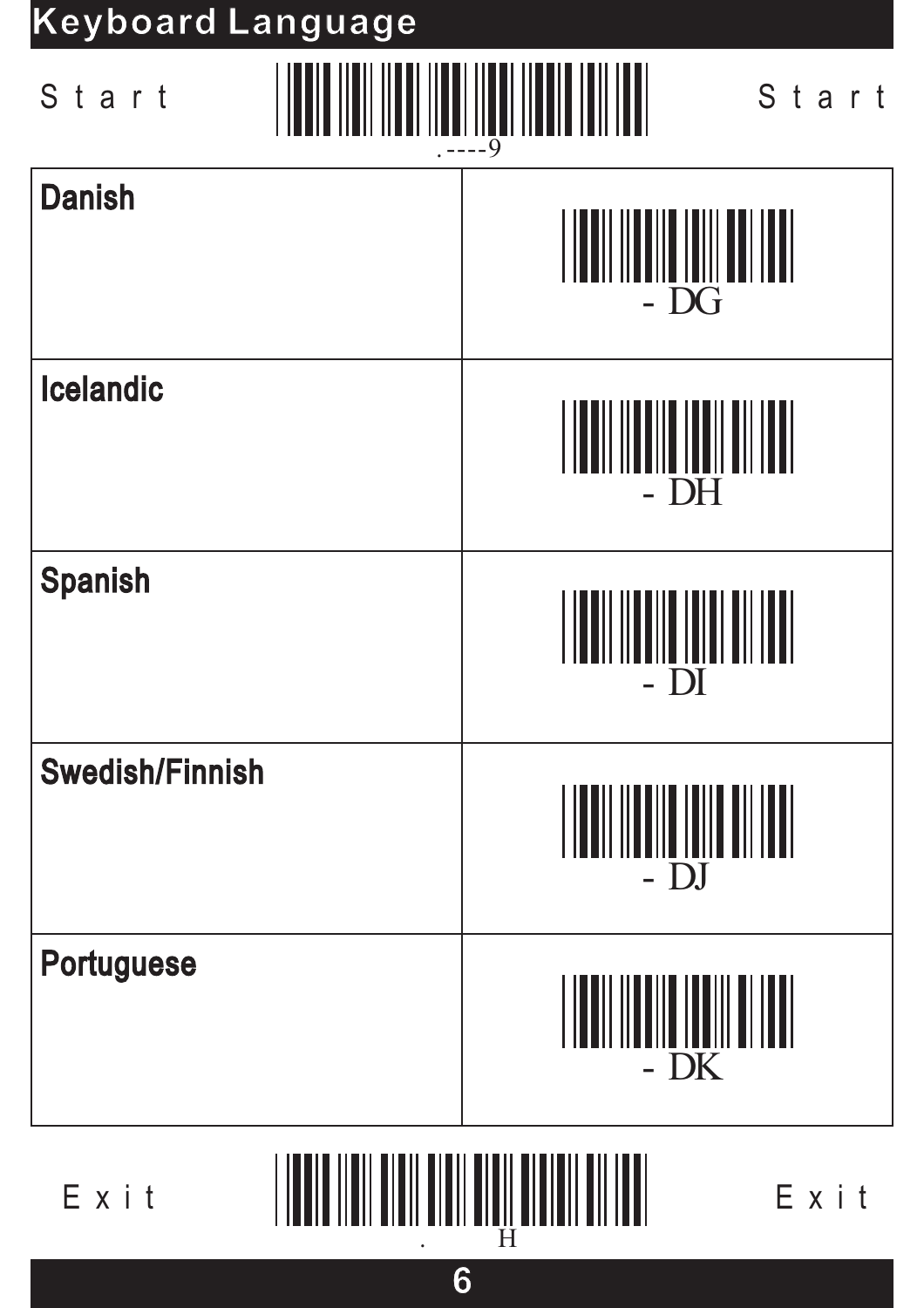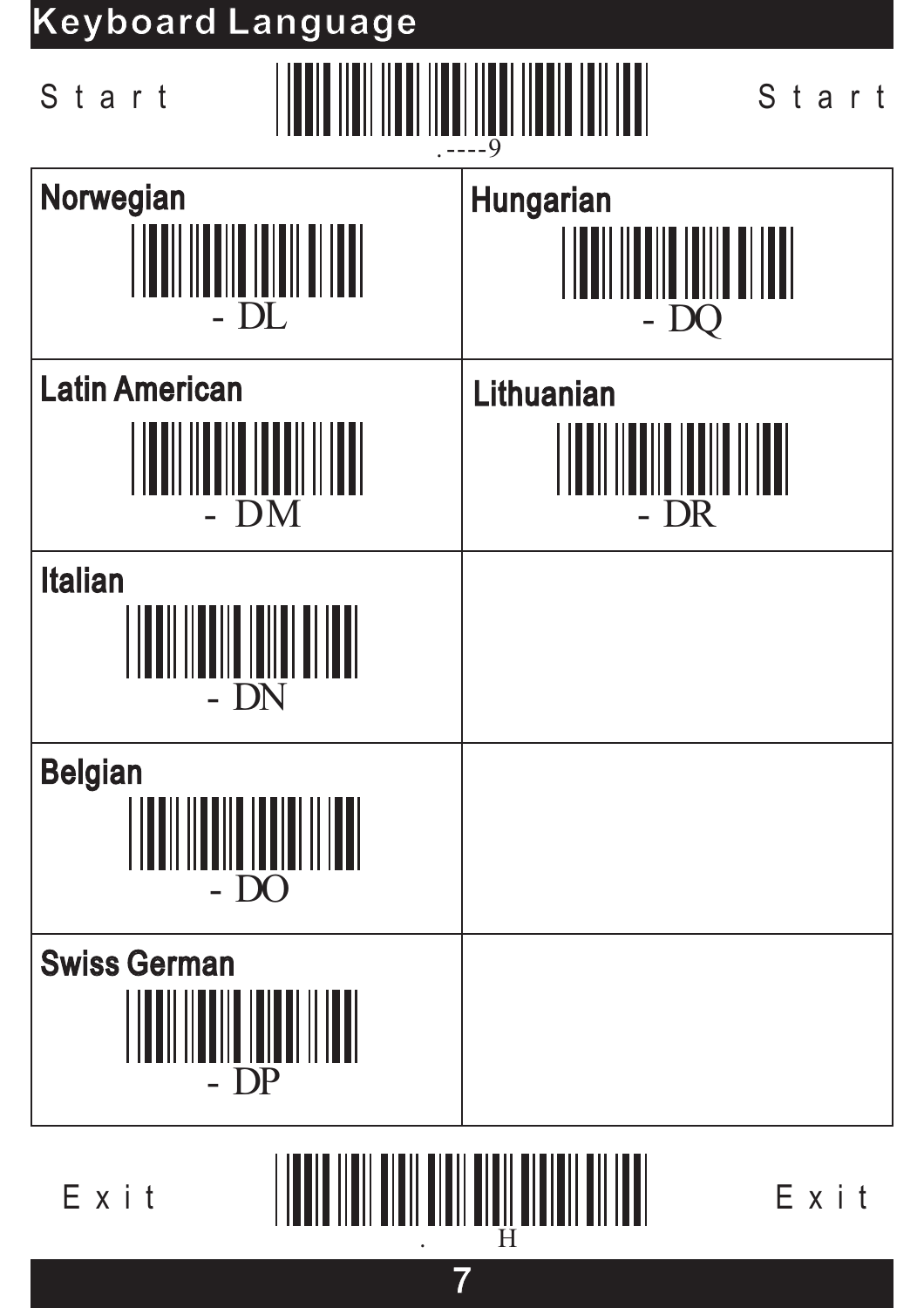**Intercharacter Delay for Keyboard Wedge Intercharacter Delay for Keyboard**



| There are 10 options of intercharacter delay and intermessage<br>delay. Use Appendix 2 to input your choice by scanning<br><b>Optional Barcodes "00" to"09".</b><br>The Default is "00". |        |  |  |
|------------------------------------------------------------------------------------------------------------------------------------------------------------------------------------------|--------|--|--|
| Example: How to set intercharacter delay as 200ms?<br>Scan "Start".→Scan option ★ here.→Scan Optional Barcodes<br>"09" in Appendix 2. Scan "Exit".                                       |        |  |  |
| $\star$ Set Intercharacter delay<br>Option "00" for 50µs; "01" for 1ms;<br>"02" for 5ms; "03" for 10ms;<br>"04" for 20ms; "05" for 30ms;<br>"06" for 40ms; "07" for 50ms;                | $- AA$ |  |  |
| * Set Intermessage delay<br>Option "00" for 500µs; "01" for 1ms;<br>"02" for 1.5m; "03" for 2ms;<br>"04" for 2.5ms; "05" for 3ms;<br>"06" for 3.5ms; "07" for 4ms;                       | $-$ AB |  |  |
| $\odot$ Reserved                                                                                                                                                                         | $- AC$ |  |  |

Exit Exit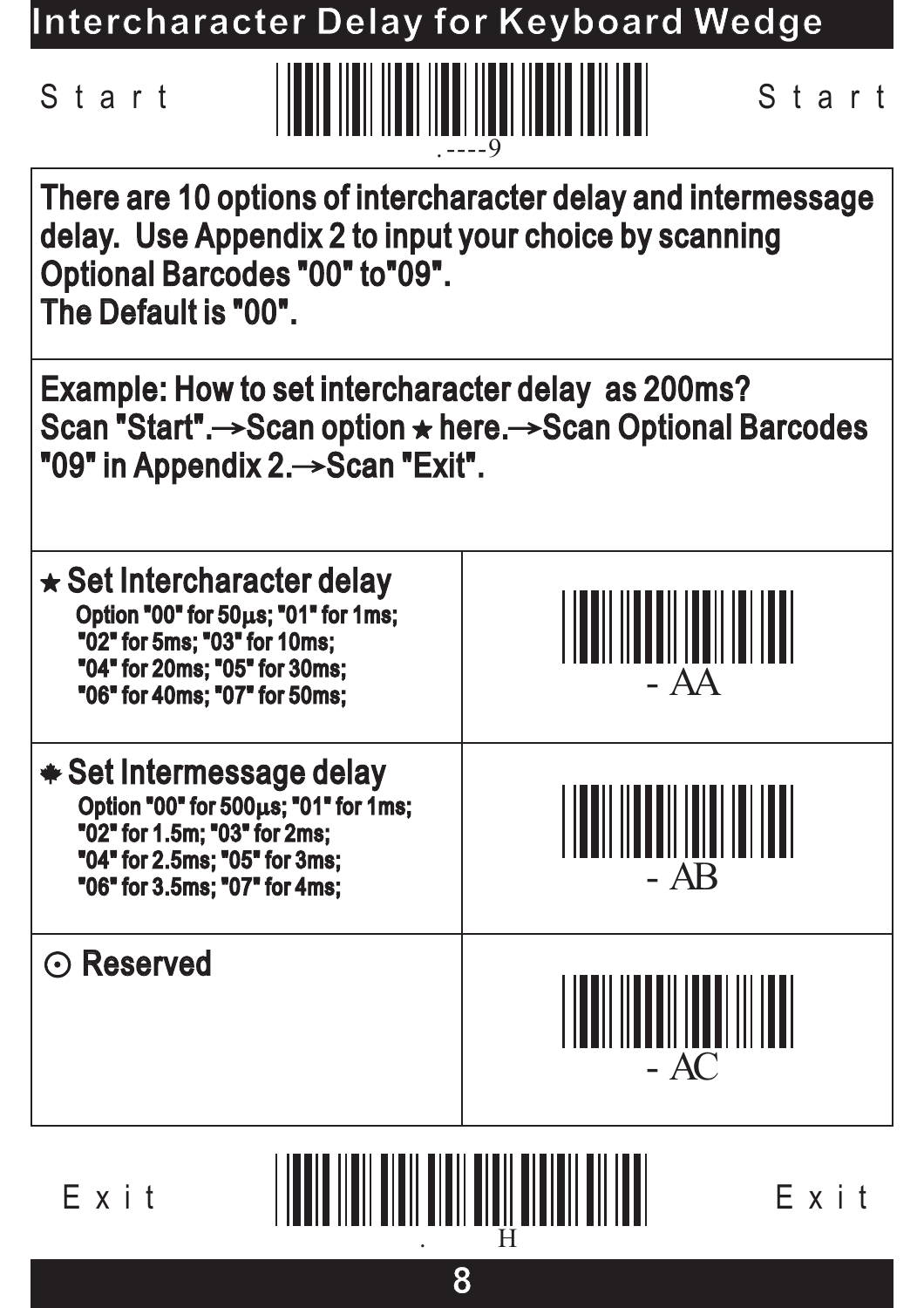| Keyboard Shift, Alt, Ctrl Key Disabled                                                                                    |                                            |  |  |  |
|---------------------------------------------------------------------------------------------------------------------------|--------------------------------------------|--|--|--|
| Start<br>Start                                                                                                            |                                            |  |  |  |
| This scanner ignores keyboard's Alt, Shift, Ctrl key to function<br>unless you change setting to option * here to enable. |                                            |  |  |  |
| $\star$ Disable Shift, Alt, Ctrl<br>to work DEFAULT<br>III IIIIIIIIIII<br>- BK                                            |                                            |  |  |  |
| <b>★ Enable Shift, Alt, Ctrl key</b><br>to work as normal                                                                 |                                            |  |  |  |
| <b>Numeric Keypad Select</b><br>(No-use) DEFAULT                                                                          | BM                                         |  |  |  |
| <b>Numeric Keypad Select</b><br>(Use)                                                                                     | <u> 11111 111111 111111 111111</u><br>- BN |  |  |  |
| ,,,,,,,,,,,,,,,,,,,,,,,,,,,,,,,,,,,                                                                                       |                                            |  |  |  |

Exit Exit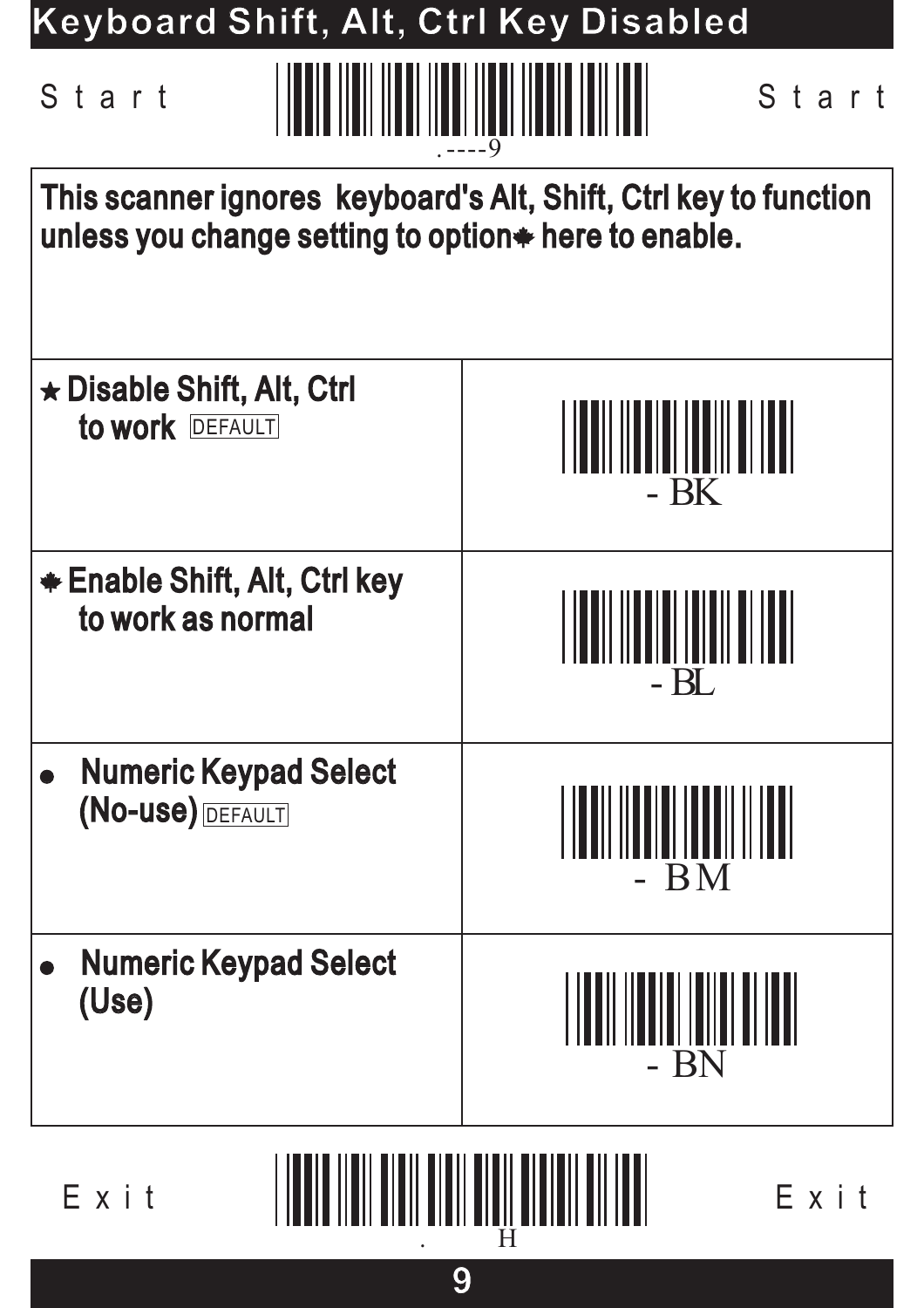| <b>Keyboard Function-key Data Unread</b>                                                                                                                                       |                |  |  |
|--------------------------------------------------------------------------------------------------------------------------------------------------------------------------------|----------------|--|--|
| <u>TENIN YA NENE DA NENE NENE NENE NENE NENE NEN</u><br>Start<br>Start<br>.9                                                                                                   |                |  |  |
| If your data contains function-key such as F1, F2 in the<br>keyboard, this scanner will ignore it to read. Please choose<br>option* here. Then, such kind of data can be read. |                |  |  |
| $\star$ Disable function-key data<br>to read <b>DEFAULT</b><br>- BI                                                                                                            |                |  |  |
| <b>★ Enable function-key data</b><br>to read                                                                                                                                   | TITI ITIIT TII |  |  |
|                                                                                                                                                                                |                |  |  |
|                                                                                                                                                                                |                |  |  |

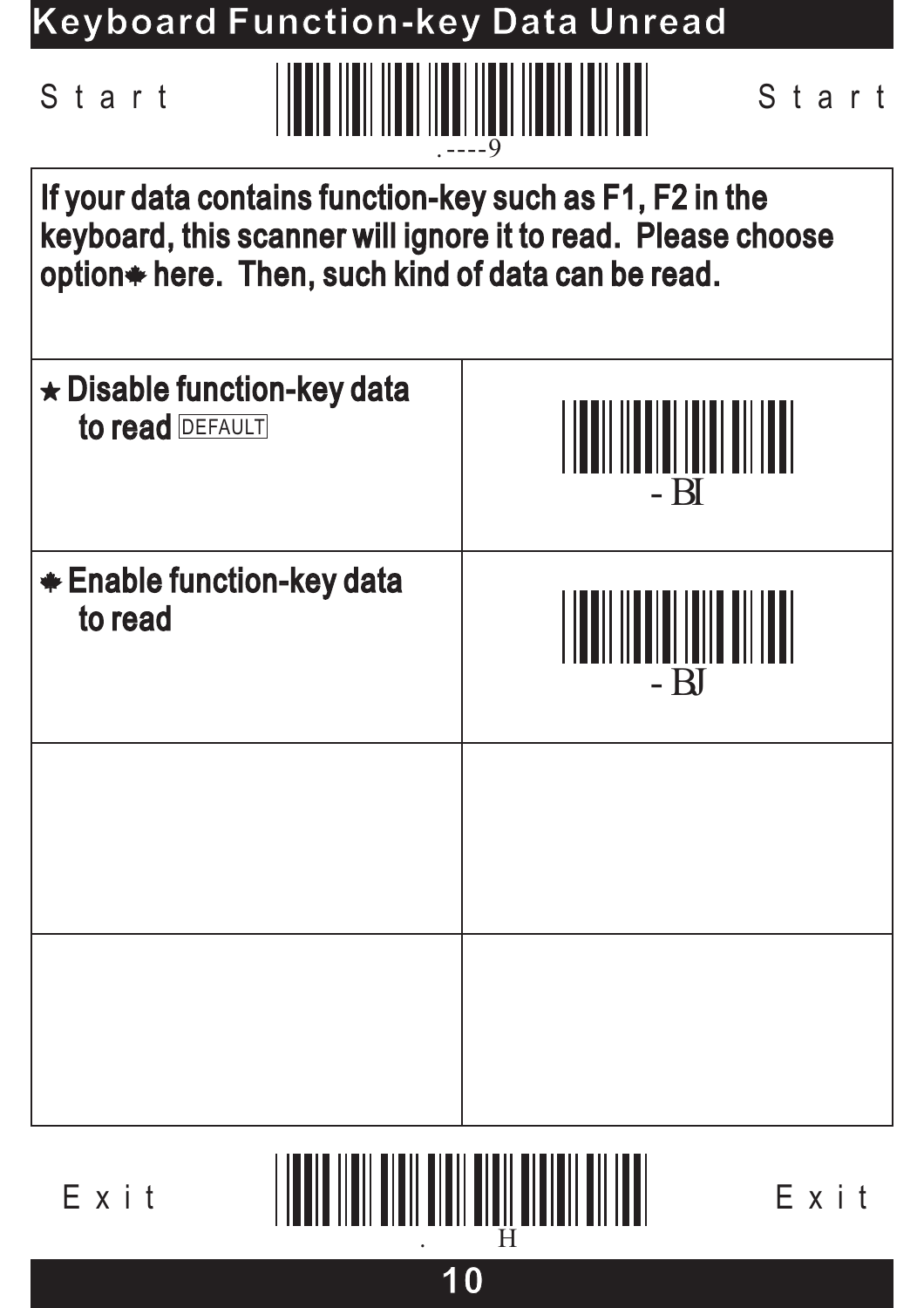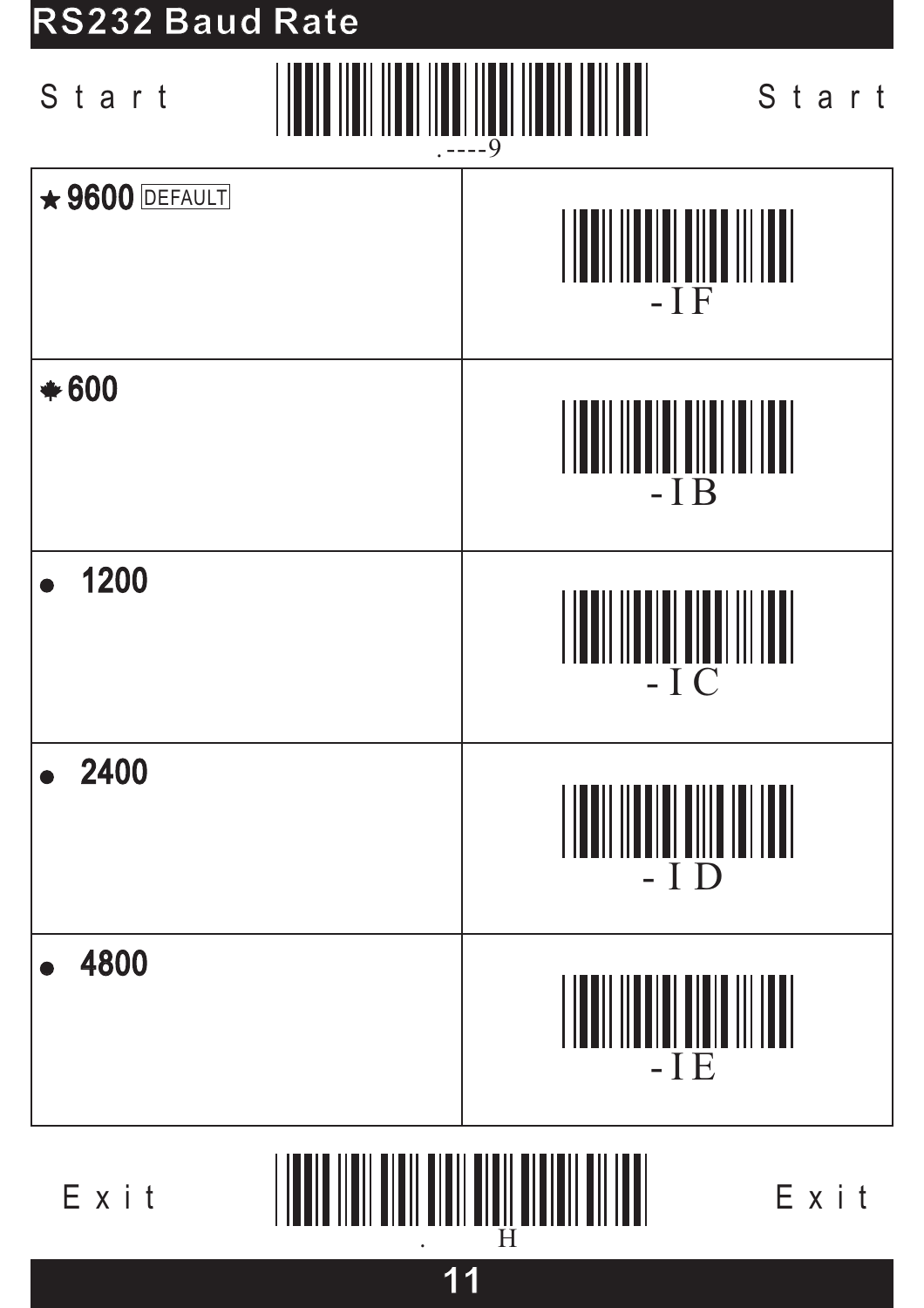

Exit Exit

**12**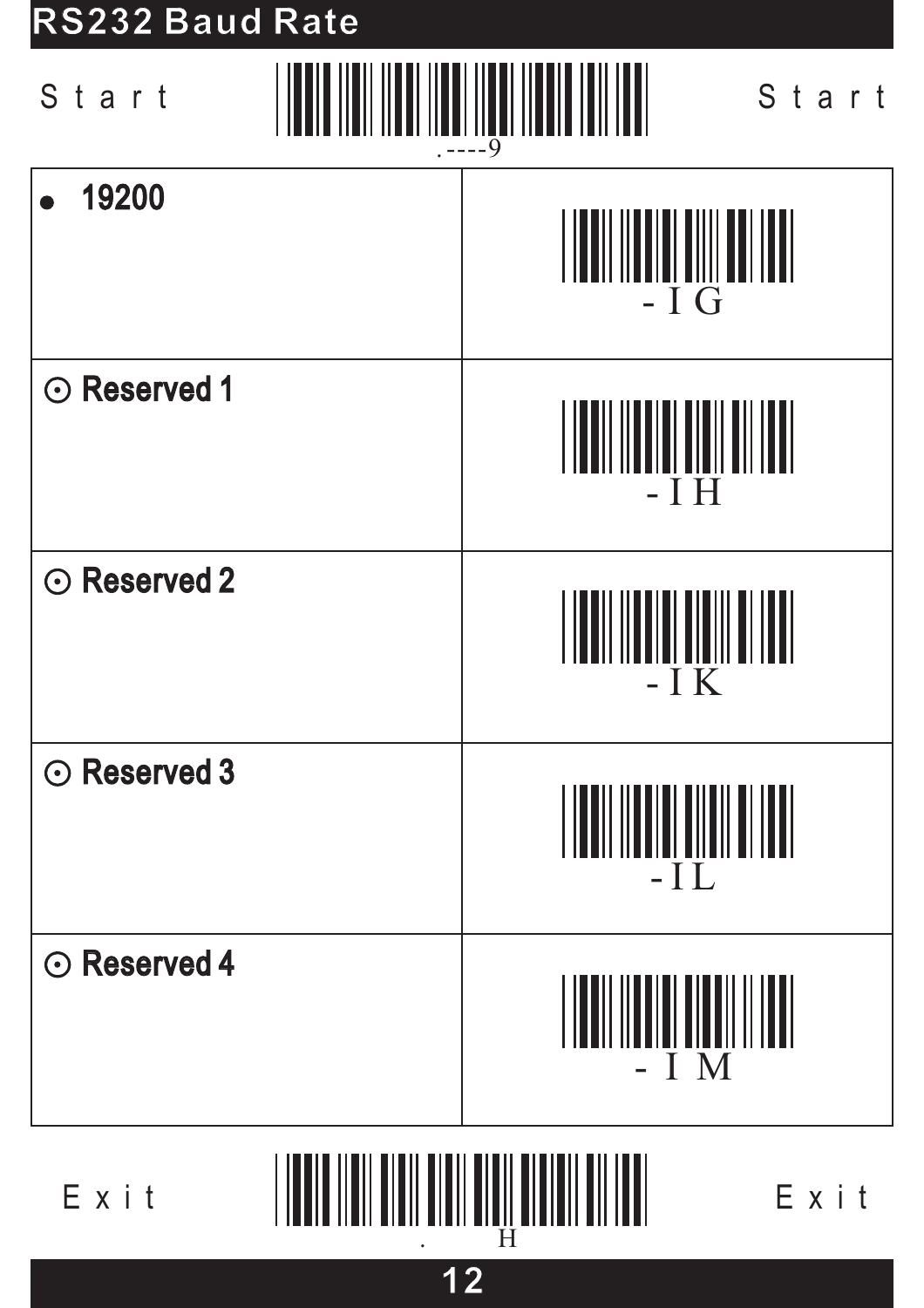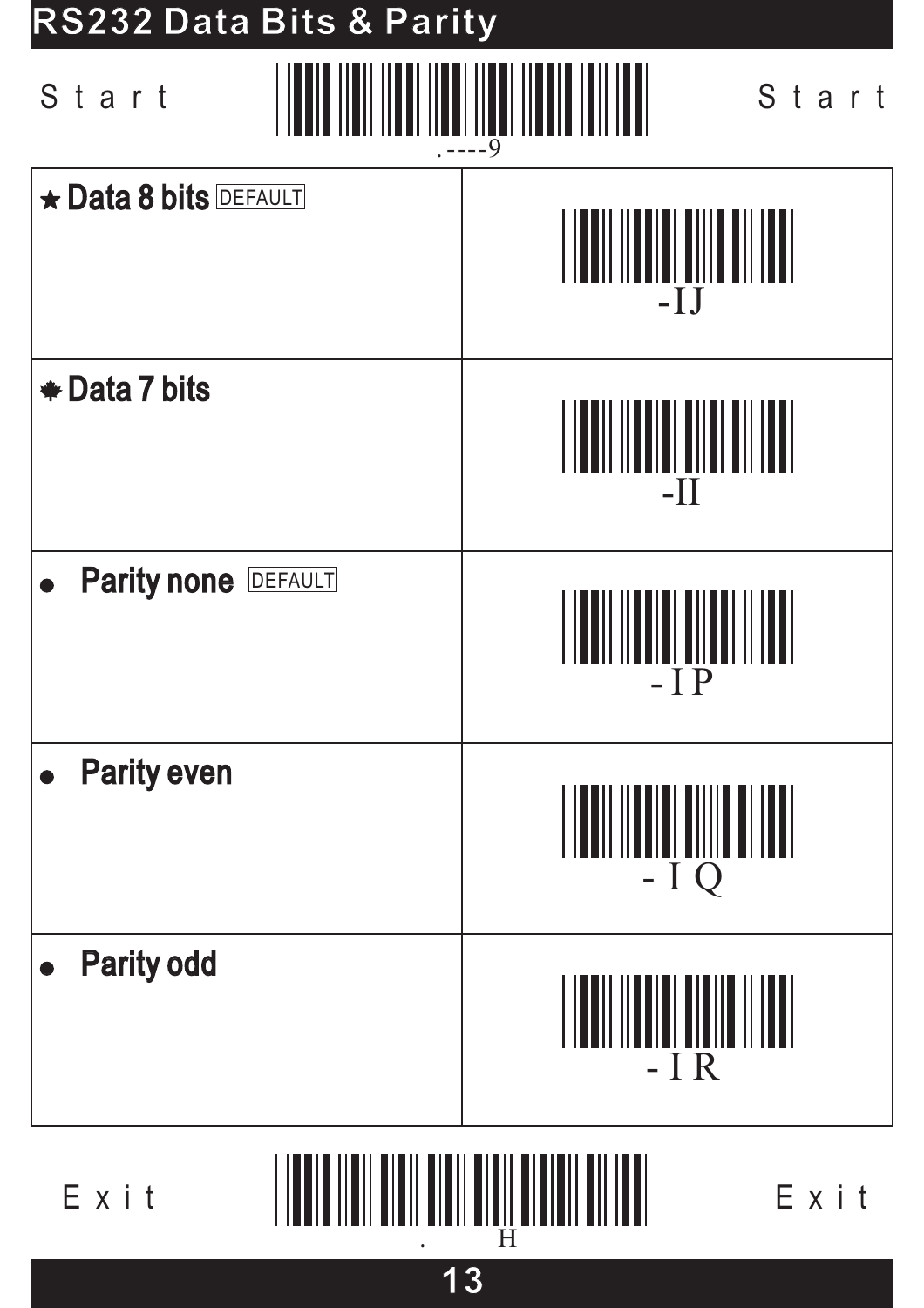# **Scanning Mode Scanning**

| Start                                                                                                                                                                                     | Start                                                     |  |
|-------------------------------------------------------------------------------------------------------------------------------------------------------------------------------------------|-----------------------------------------------------------|--|
| <b>* Normal scan DEFAULT</b><br>You press the button to turn on laser to<br>scan for a good read. Laser turn off<br>when you release the button or<br>automatically off when a good read. | $-FB$                                                     |  |
| <b>* Laser-always-on scan</b><br>Laser keeps on, but you need to<br>press the button to get a read.<br>Laser will auto-turn off if no good read<br>in 2 minutes.                          | - FE                                                      |  |
| <b>Normal scan with auto-off</b><br>The same as normal scan.<br>Moreover, laser will auto-turn off<br>if no good read in 3 seconds.                                                       | $-FC$                                                     |  |
| - 41<br>Testing scan<br>This is for testing. You press the button<br>to activate laser. When you stay on<br>the button, laser will keep reading<br>until you release the button.          | $-FA$                                                     |  |
| <b>Continuous testing scan</b><br>This is for testing. Once you press the<br>button to turn on laser, laser will<br>auto-continuously read.<br>Press the button again to turn laser off.  | I I <b>na</b> il II <b>naile</b> IIIII aal Itali<br>$-FG$ |  |
| <u>HILLININ HIILLININ ONI OHIILLININ ON</u><br>Exit<br>Exit                                                                                                                               |                                                           |  |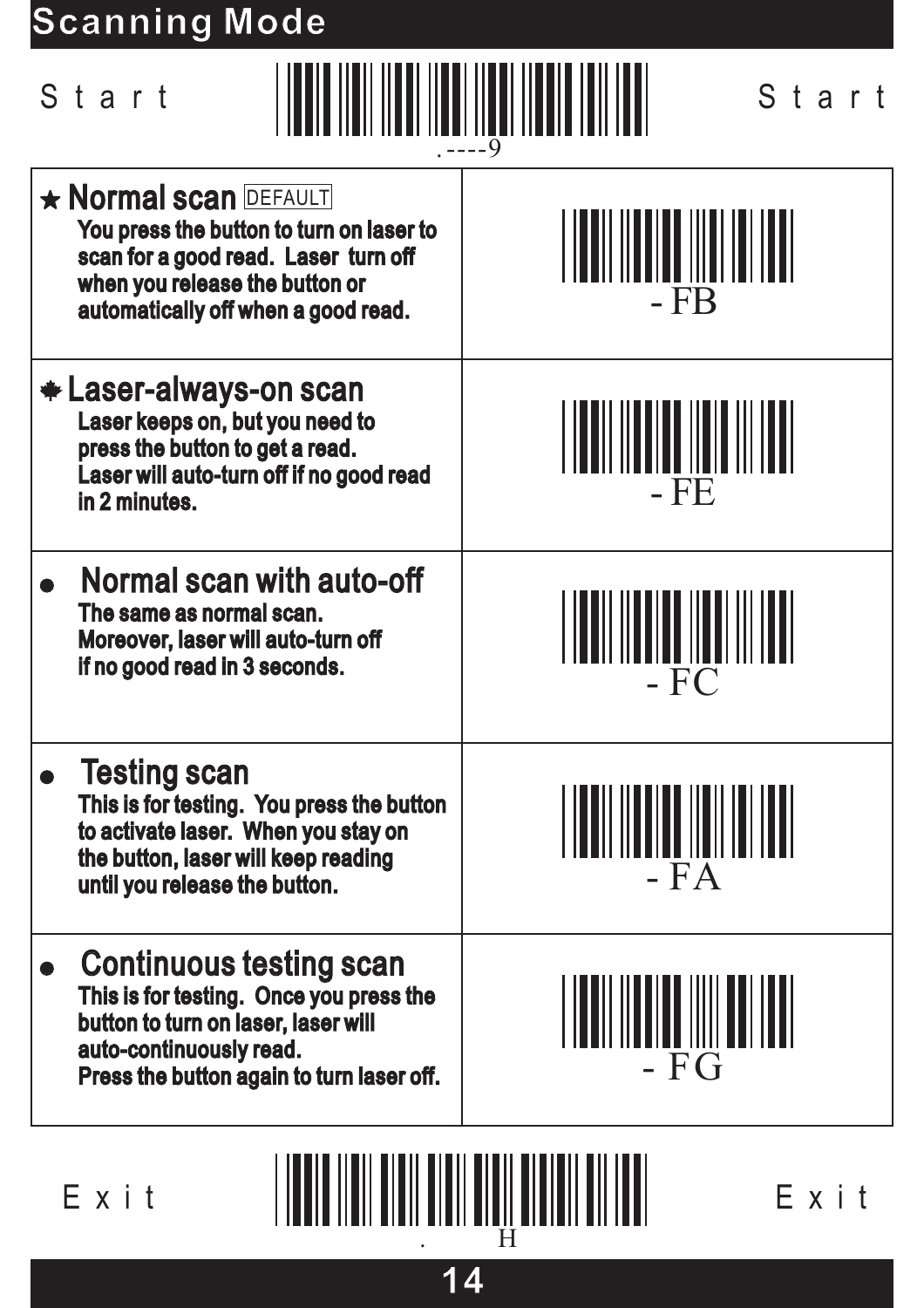# **Scanning Mode Scanning**



### Continuous scan 1 Continuous scan Once you press the button to activate Once you press the button to laser, it will auto-continuously read the laser, it will auto-continuously read next <u>different</u> barcode. Press the button once to turn laser off. Press the button once to turn laser

# Continous scan 2 Continous scan

Once you press the button to activate Once you press the button to laser, it will auto-continuously read laser, it will auto-continuously at the set interval. at the set

Press the button again to turn laser off. Press the button again to turn laser off.<br>Or, laser will auto-turn off if no good in 180 seconds. 180





There are 9 options of interval to set. The default is for 0.4 seconds. There are 9 options of interval to set. The default is for 0.4 Use Appendix 2 to input your choice by scanning "01" to "09". Appendix 2 to input your choice by scanning "01" to

Optional Barcode "01" is for interval 0.2 seconds, "02" for 0.4 seconds..,and "09" for Optional Barcode "01" for interval 0.2 seconds, "02" for 0.4 seconds..,and "09" 1.8 seconds. 1.8

Scan "Start"—>Scan Option  $\bullet \quad$  here—>Scan "0" and then "9" in Appendix 2—>Scan "Exit". Example: Set interval as 1.8 seconds. trun off if no good read in <sup>180</sup> Set interval as 1.8

# ALSO,

There are 9 options to set time for auto-off. The default is for 180 seconds. Laser will There are 9 options to set time for auto-off. The default is for 180 seconds. Laser trun off if no good read in 180 seconds.

### Set time for auto-off Set time for

"01" is no auto-off. "02" is for 30 secs. "01" is no auto-off. "02" is for 30 "03" is for 60 secs. "04" is 120 secs. "03" is for 60 secs. "04" is 120 secs.<br>"05" is for 180 secs. "06" is 5 mins. "07" is 10 mins. "08" is 20 mins. "07" is 10 mins. "08" is 20 "09" is 30 mins. "09" is 30



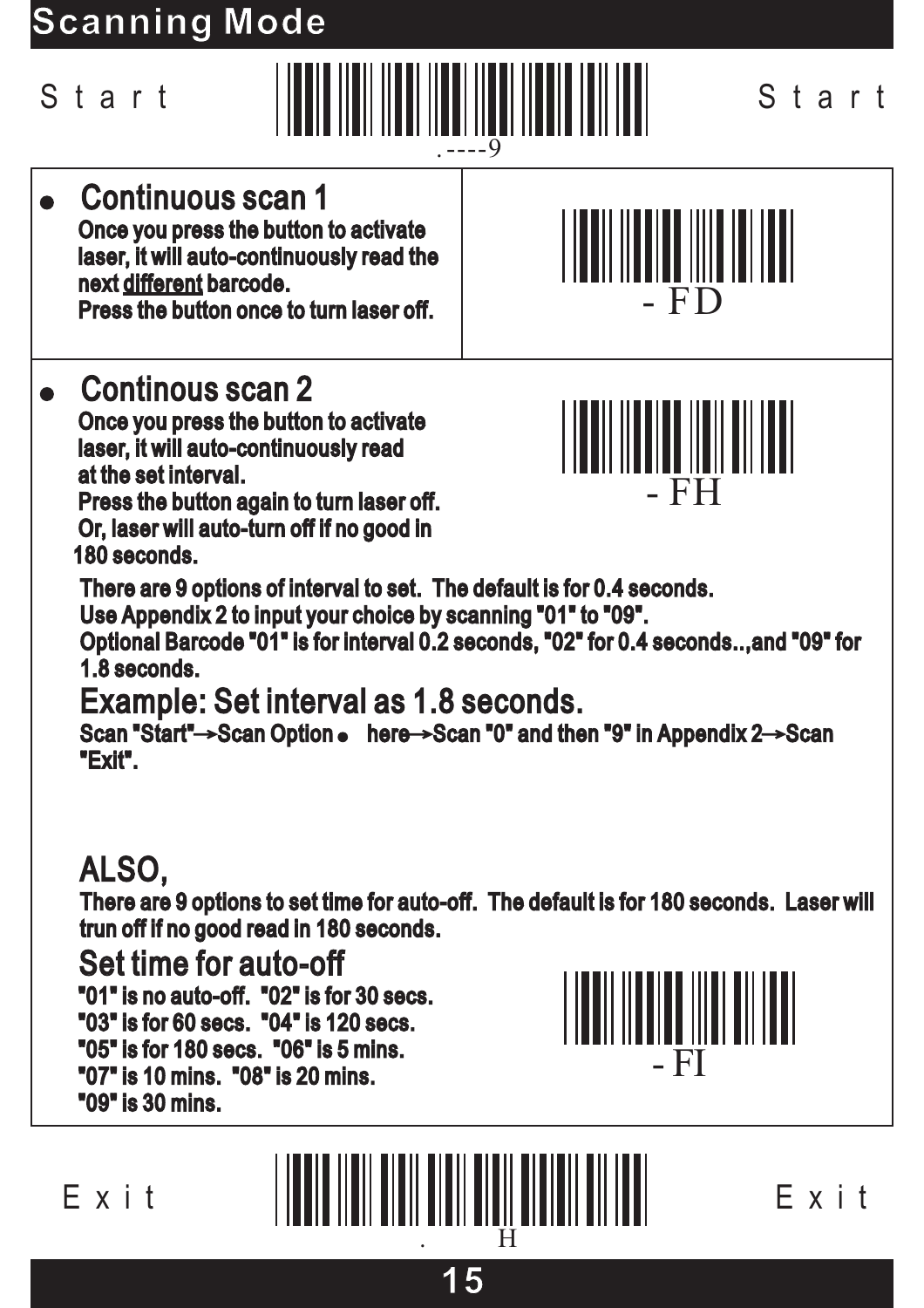# **Read Redundancy Read**

| Start |  |
|-------|--|
|-------|--|



|                                                                                                                                           | $---9$                                     |
|-------------------------------------------------------------------------------------------------------------------------------------------|--------------------------------------------|
| <b>* No redundancy DEFAULT</b>                                                                                                            | $-BA$                                      |
| <b>* Two times redundancy</b><br>Data will be decoded 2 times<br>before it is transmitted to reduce<br>the probability of reading errors. | <u>                      </u><br>$-BB$     |
| Three times redundancy<br>Data will be decoded 3 times<br>before it is transmitted to reduce<br>the probability of reading errors.        | <u>MANI MANI MANINI MI</u><br>$- BC$       |
| <b>Four times redundancy</b><br>Data will be decoded 4 times<br>before it is transmitted to reduce<br>the probability of reading errors.  | ,,,,,,,,,,,,,,,,,,,,,,,,,<br>- BD          |
| $\odot$ Reserved                                                                                                                          | <u>                         </u><br>$- BE$ |
|                                                                                                                                           |                                            |

Exit Exit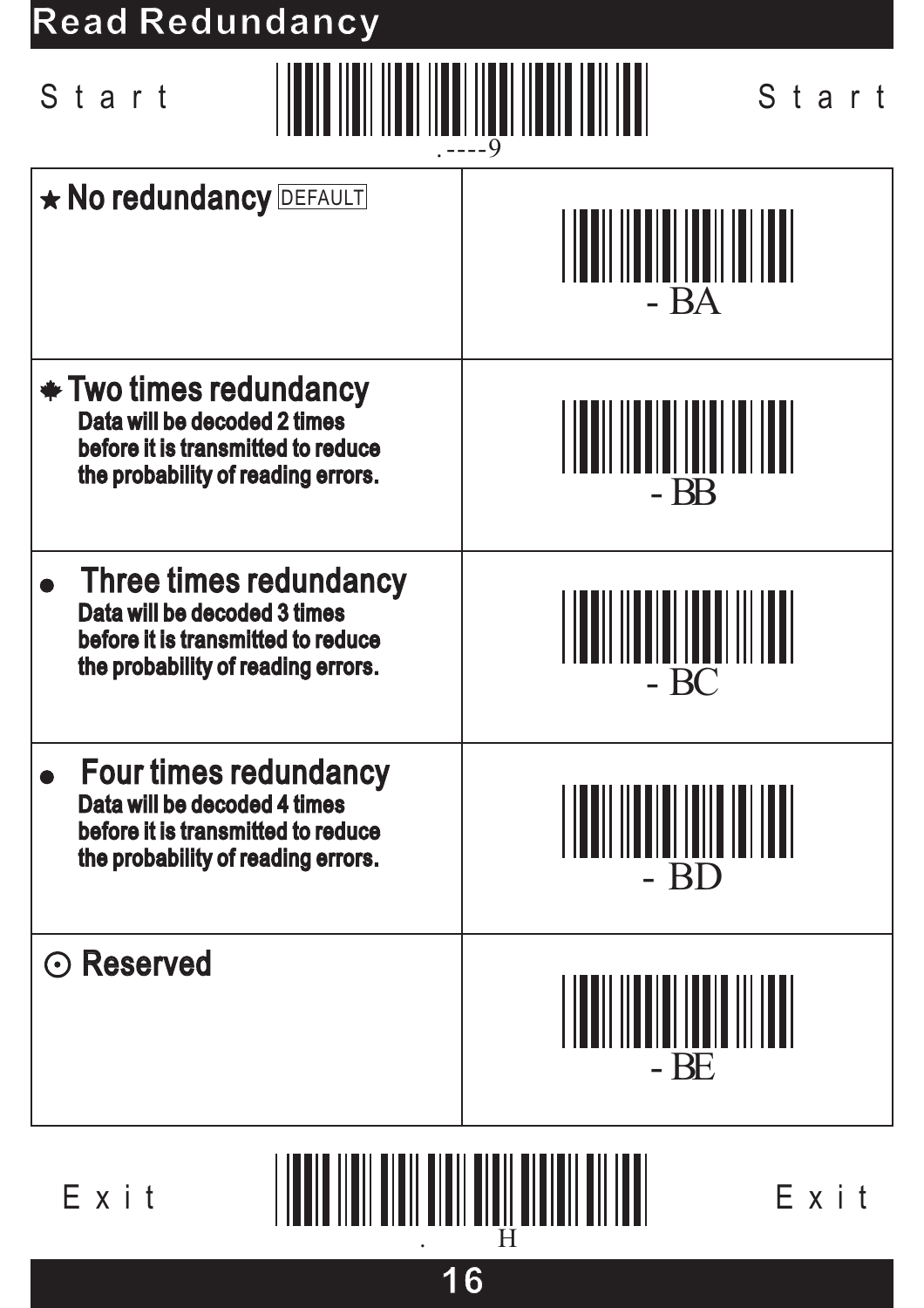# **Buzzer Tone Buzzer** Start Start .----9 Buzzer tone high & Buzzer tone high <u>|||||||||||||||||||||||||||</u> duration long **DEFAULT** - XD \* Disable buzzer ||**||||||||||||||||||||||||**|| • Buzzer tone high & duration shortest duration - XB • Buzzer tone high & duration short duration - XC • Buzzer tone medium & duration shortest duration - XE

. H

**17**

 $E \times i$  t  $\begin{bmatrix} 1 & 1 & 1 \\ 1 & 1 & 1 \\ 1 & 1 & 1 \\ 1 & 1 & 1 \\ 1 & 1 & 1 \\ 1 & 1 & 1 \\ 1 & 1 & 1 \\ 1 & 1 & 1 \\ 1 & 1 & 1 \\ 1 & 1 & 1 \\ 1 & 1 & 1 \\ 1 & 1 & 1 \\ 1 & 1 & 1 \\ 1 & 1 & 1 \\ 1 & 1 & 1 \\ 1 & 1 & 1 \\ 1 & 1 & 1 \\ 1 & 1 & 1 \\ 1 & 1 & 1 \\ 1 & 1 & 1 \\ 1 & 1 & 1 \\ 1 & 1 & 1 \\ 1 & 1 &$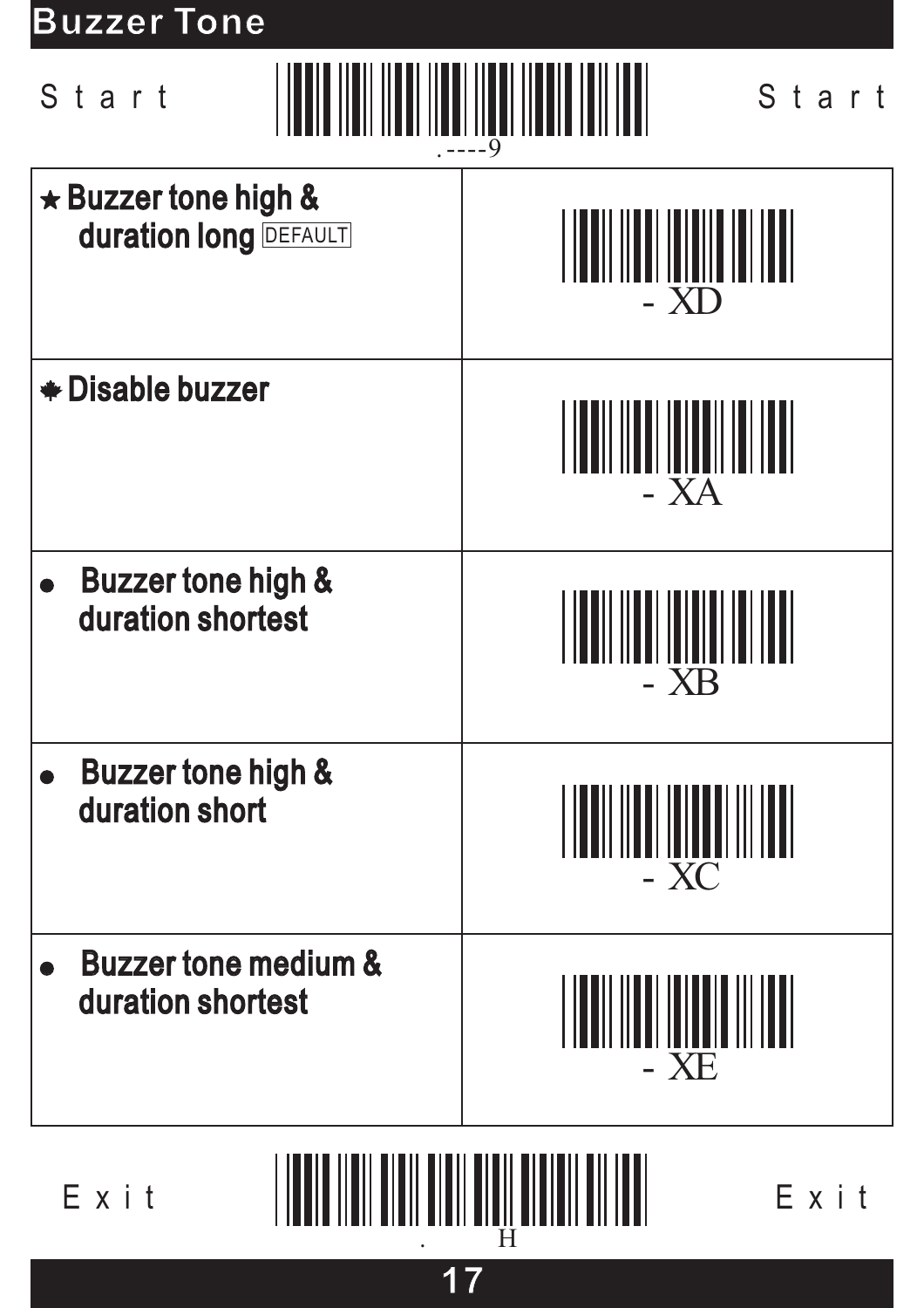# **Buzzer Tone**

|                                                             | Start                                             | Start                                  |
|-------------------------------------------------------------|---------------------------------------------------|----------------------------------------|
|                                                             | <b>Buzzer tone medium &amp;</b><br>duration short | - XF                                   |
|                                                             | <b>Buzzer tone medium &amp;</b><br>duration long  | - XG                                   |
|                                                             | <b>Buzzer tone low &amp;</b><br>duration short    | <b>XH</b>                              |
|                                                             | <b>Buzzer tone low &amp;</b><br>duration long     | $- XI$                                 |
|                                                             | <b>Enable power-up</b><br><b>tone DEFAULT</b>     | I IONII IIOOO IIIOOID III IDDI<br>- UE |
| <u> ANII ANII AAN ADALAH II ANII AN ANI</u><br>Exit<br>Exit |                                                   |                                        |

**18**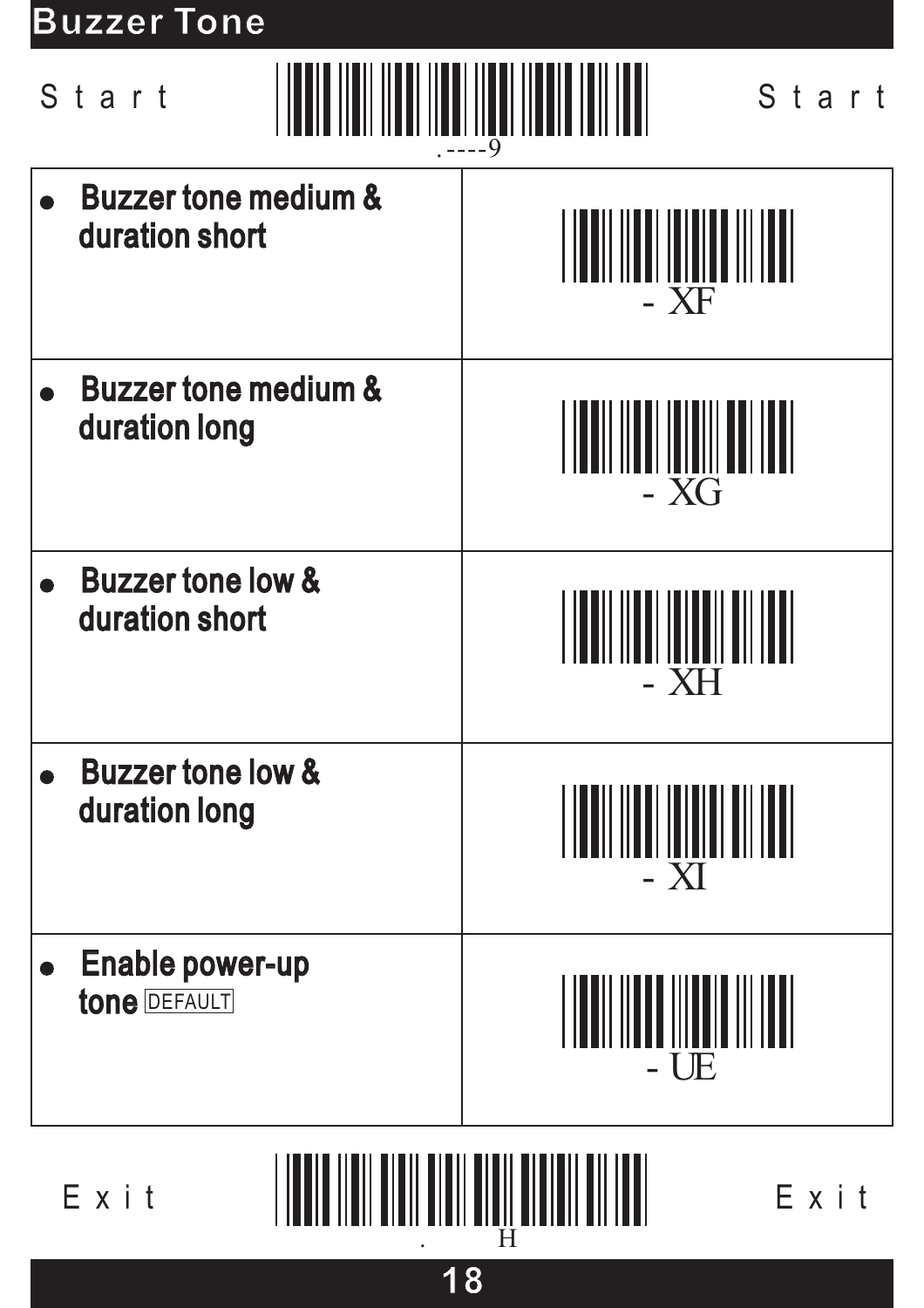# **Buzzer Tone Buzzer** Start Start .----9 Disable power-up tone <u>|||||||||||||||||</u> - UD ⊙ Reserved 1 - XJ ⊙ Reserved 2 - XK ⊙ Reserved 3 - XL ⊙ Reserved 4 <u> A MAANA A</u> - XM Exit Exit

. H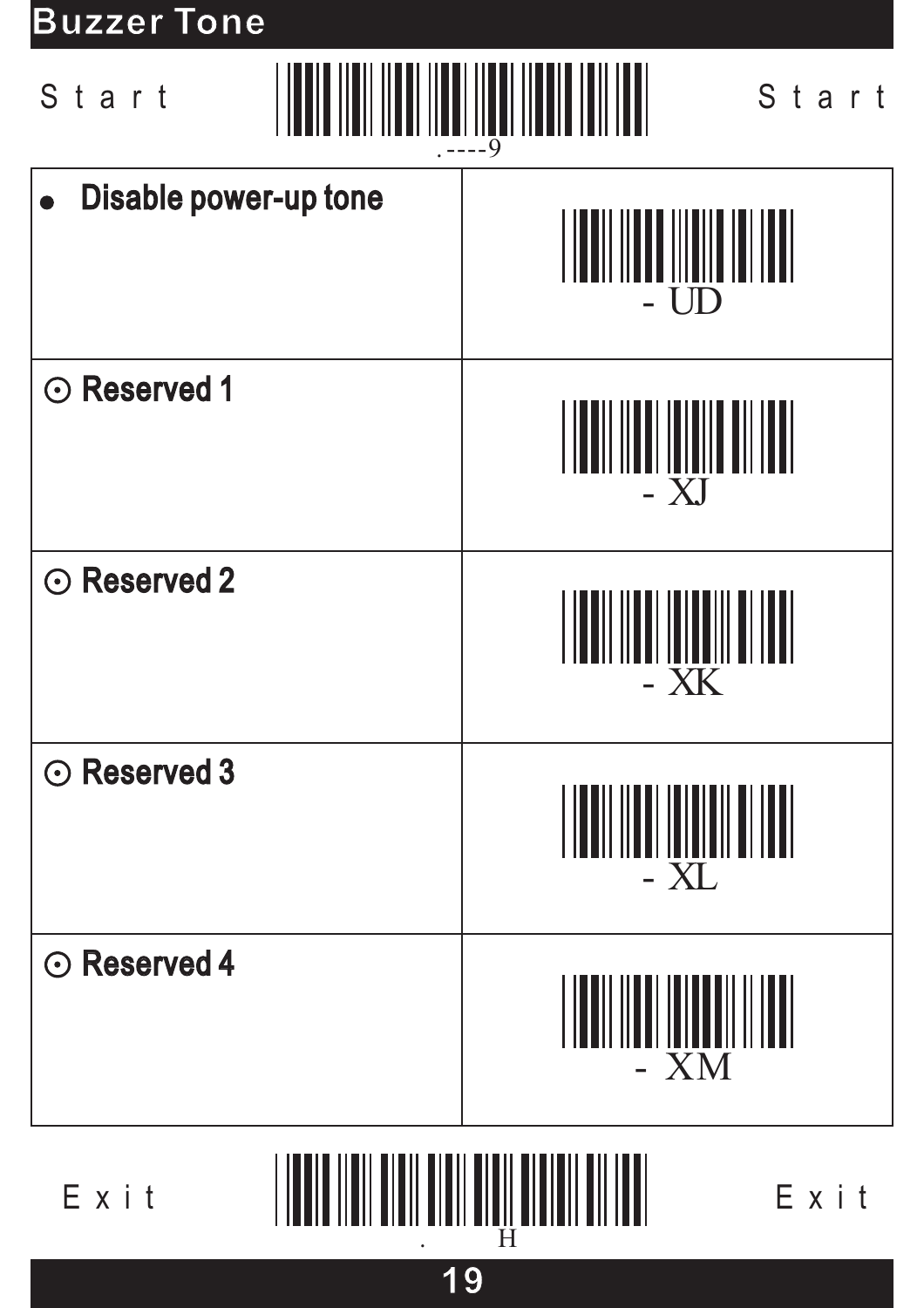## **Quiet Zone Quiet**

.----9 Start Start

 $\star$  Select normal quiet zone - BF DEFAULT \* Select small quiet zone - BE Select large quiet zone 1 - BG Select large quiet zone 2 WWW - BH

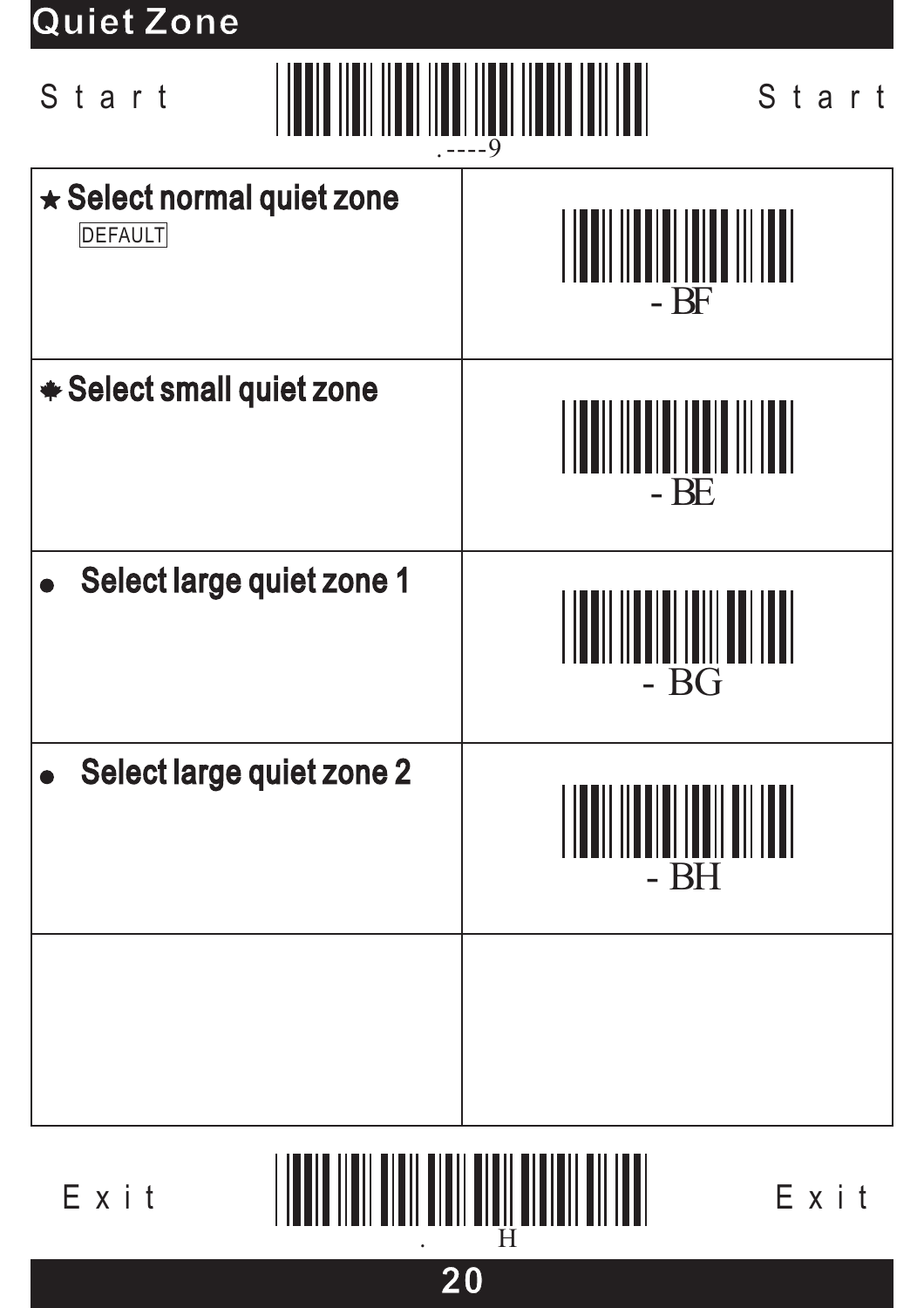**String Structure String**



The structure of scanned data can be programmed. You can The structure of scanned data can be programmed. You add prefix, code ID, suffix or change the terminator as your options. If you need all these options, each scan of data will be transmitted in the following arrangement. add prefix, code ID, suffix or change the terminator as your<br>options. If you need all these options, each scan of data will be<br>transmitted in the following arrangement.

| <b>Prefix</b> | <b>Code ID</b> | <b>Scanned Data</b> | <b>Suffix</b> | <b>String</b><br><b>Terminator</b> |
|---------------|----------------|---------------------|---------------|------------------------------------|
|               |                |                     |               |                                    |
|               |                |                     |               |                                    |
|               |                |                     |               |                                    |
|               |                |                     |               |                                    |
|               |                |                     |               |                                    |

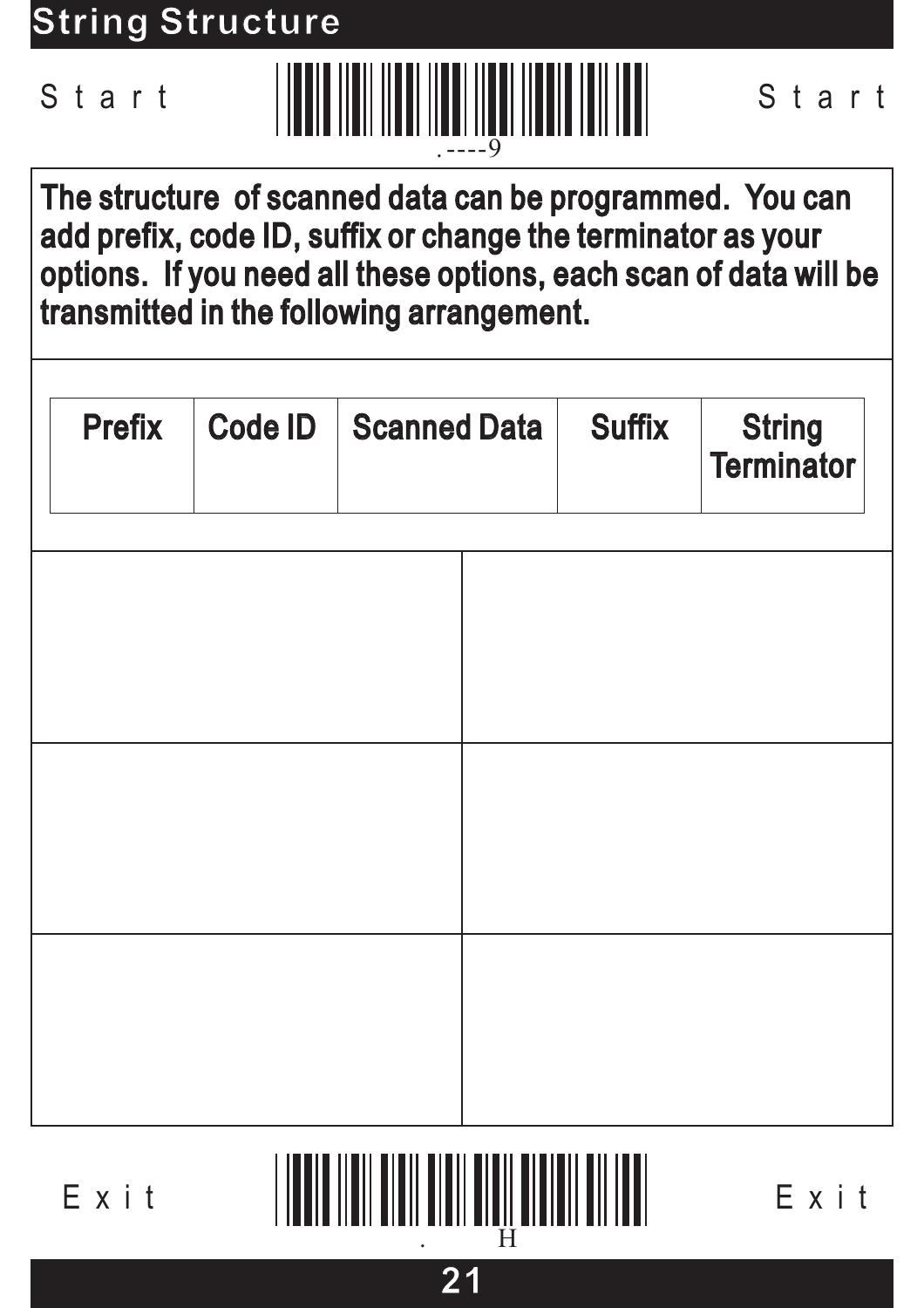**Prefix/Suffix**



You can input up-to 10 characters as the prefix or suffix of data. You can input up-to 10 characters as the prefix or suffix of Check Appendix 1 for your input character(s). Then, scan the Check Appendix 1 for your input character(s). Then, scan Optional Barcodes in Appendix 2 to input. Optional Barcodes in Appendix 2 to

Example: Set "AB" as the prefix. Scan "Start"->Scan " $\star$  Prefix" in this page->Check Appendix Scan "Start"→Scan "★ Prefix" in this page→Check Appendix<br>1→Scan "4", "1" and "4", "2" in Appendix 2→Scan "Exit".



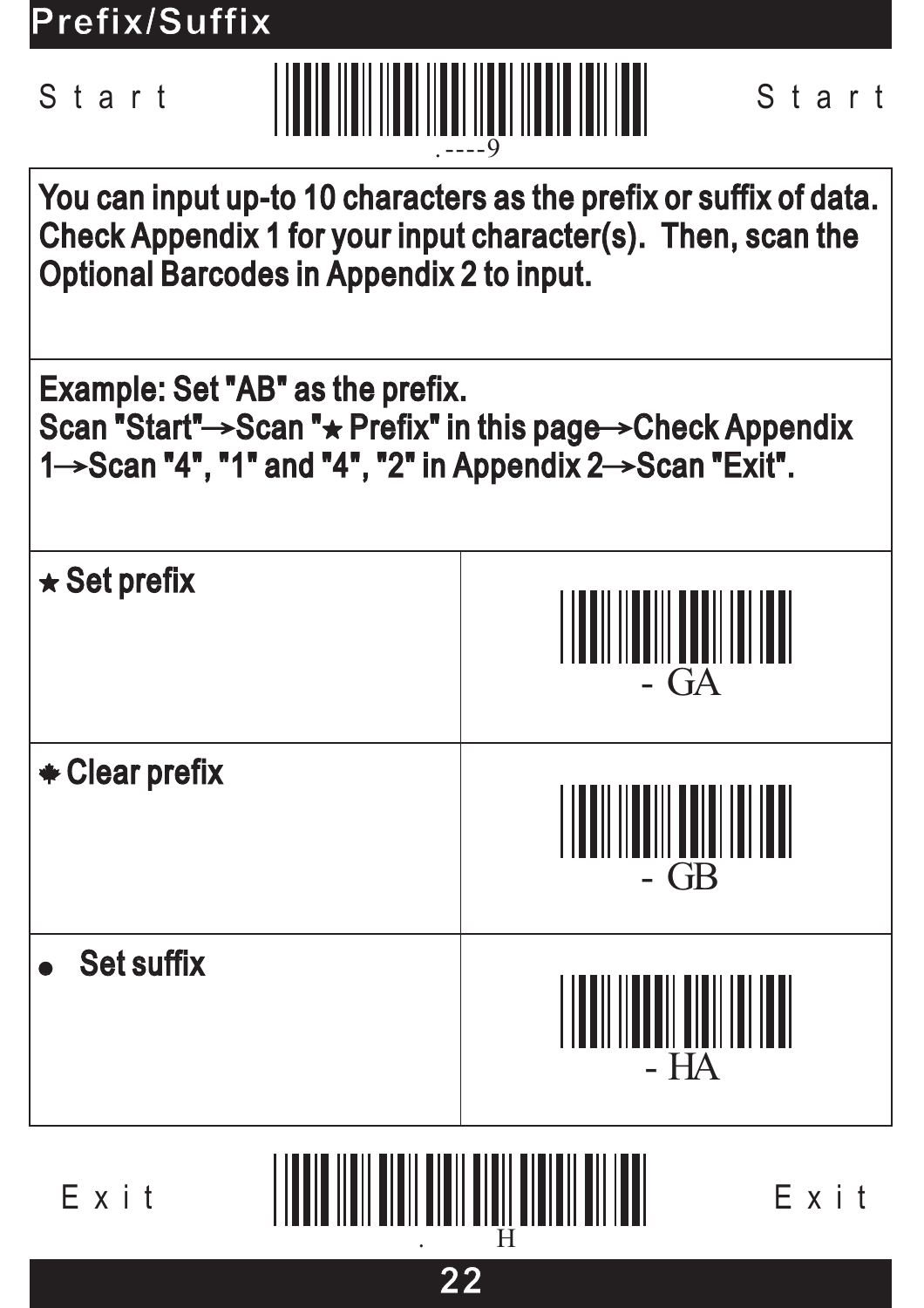# **Prefix/Suffix**Start Start .----9 **Clear suffix** - HB ⊙ Reserved 1 <u>MITIMININ</u>  $GC$ ⊙ Reserved 2 - GD ⊙ Reserved 3 <u>MITIM MAL</u> G<sub>E</sub> ⊙ Reserved 4 ||||||||||||||||||||||<br>|- GF

. H

**23**

Exit Exit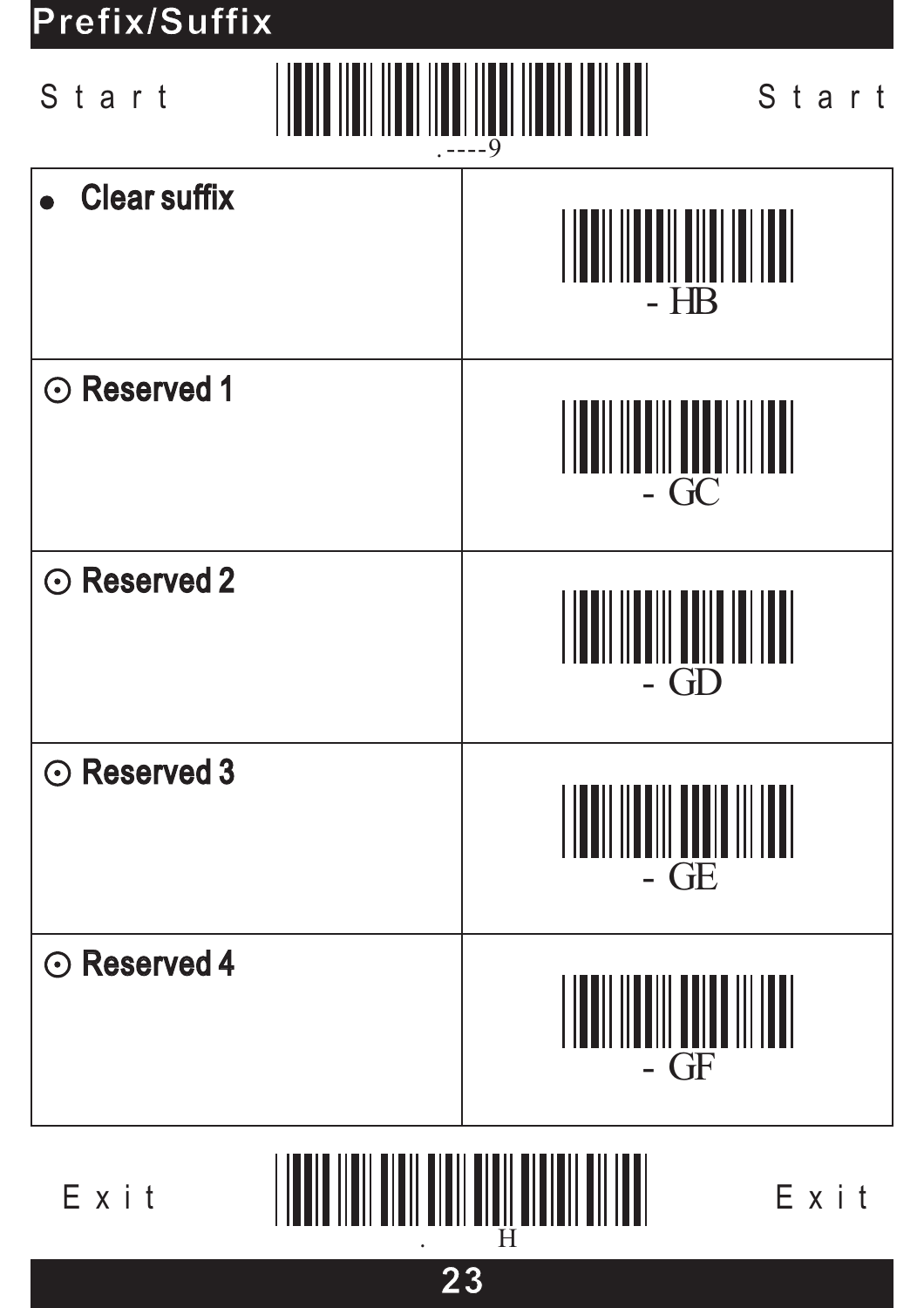**Code ID Code**



You can place 1 character in front of the certain code type as its You can place 1 character in front of the certain code type as ID. Check Appendix 1 for your input character. Then, scan the Optional Barcodes in Appendix 2 to input. As a result, you can easily tell from different code types by their code IDs. ID. Check Appendix 1 for your input character. Then, scan the<br>Optional Barcodes in Appendix 2 to input. As a result, you can<br>easily tell from different code types by their code IDs.

Example: Set EAN 8's ID as "1". Scan "Start "→Scan Option " $\bullet$  EAN 8 ". →Check Appendix Scan "Start "→Scan Option "● EAN 8 ". →Check Appendix<br>1→Scan" 3" and then "1" in Appendix 2. →Scan "Exit".



. H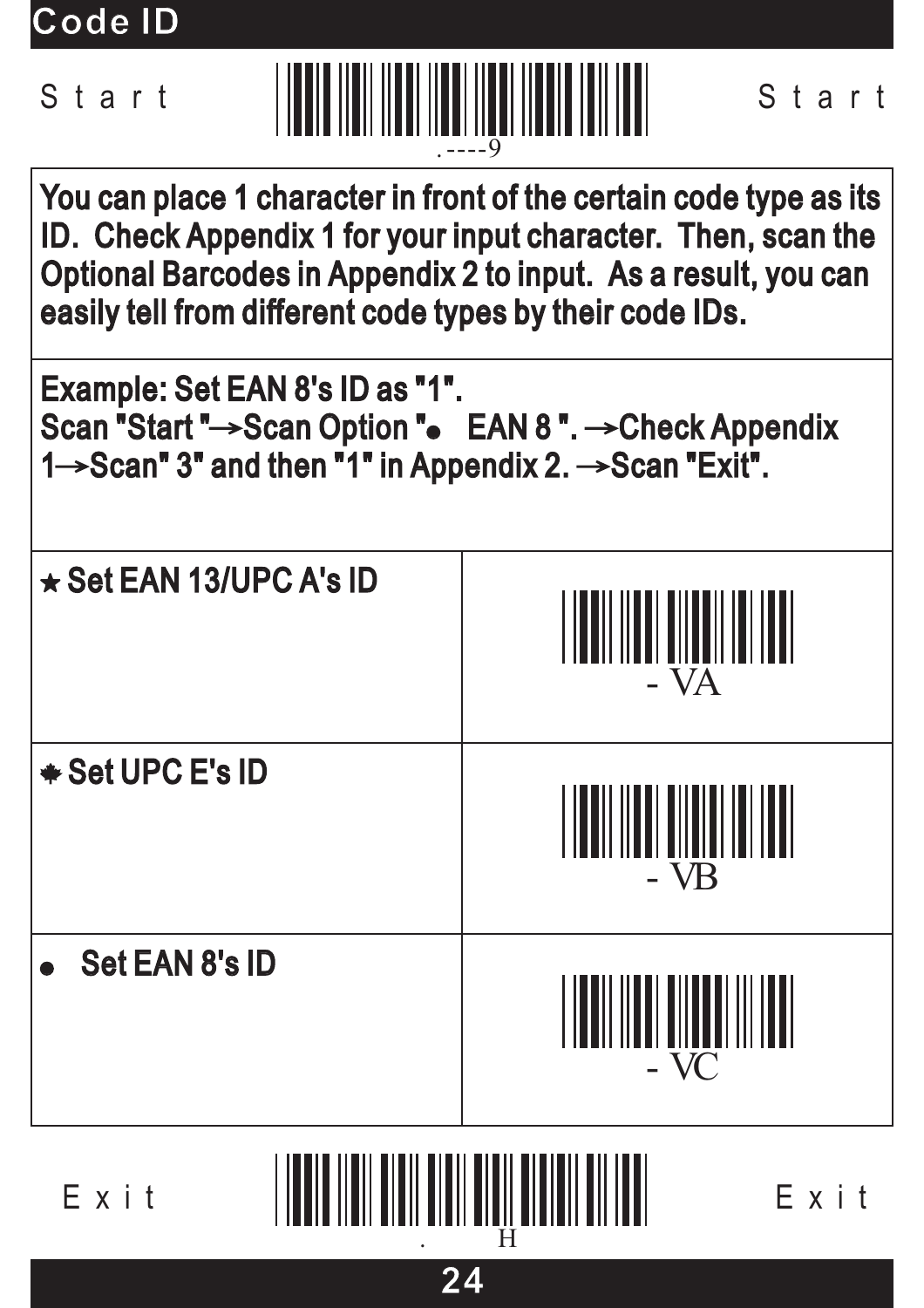**Code ID Code**



. H

**25**

 $E \times i$  t  $\begin{bmatrix} 1 & 1 & 1 \\ 1 & 1 & 1 \\ 1 & 1 & 1 \\ 1 & 1 & 1 \\ 1 & 1 & 1 \\ 1 & 1 & 1 \\ 1 & 1 & 1 \\ 1 & 1 & 1 \\ 1 & 1 & 1 \\ 1 & 1 & 1 \\ 1 & 1 & 1 \\ 1 & 1 & 1 \\ 1 & 1 & 1 \\ 1 & 1 & 1 \\ 1 & 1 & 1 \\ 1 & 1 & 1 \\ 1 & 1 & 1 \\ 1 & 1 & 1 \\ 1 & 1 & 1 \\ 1 & 1 & 1 \\ 1 & 1 & 1 \\ 1 & 1 & 1 \\ 1 & 1 &$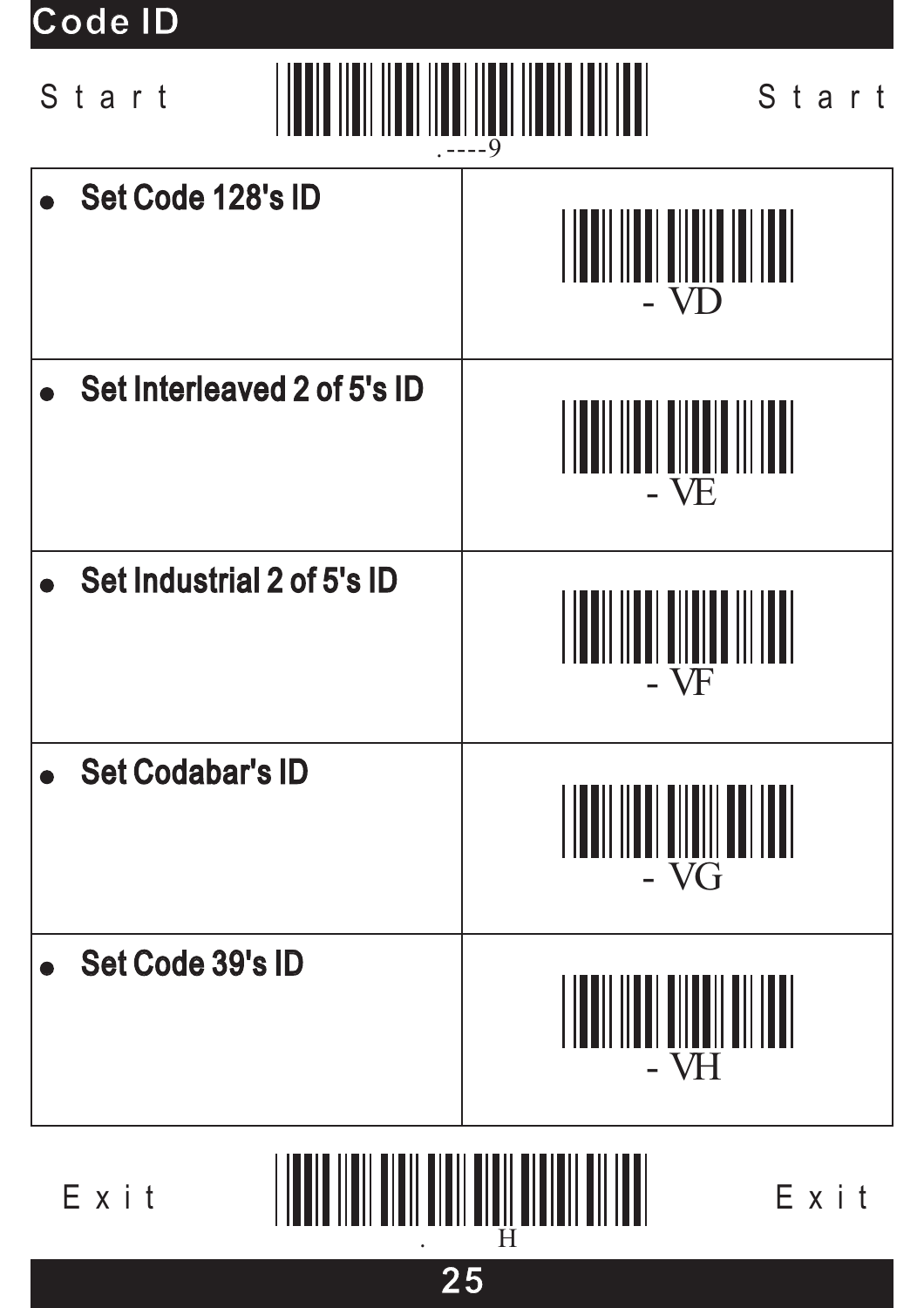**Code ID Code**



. H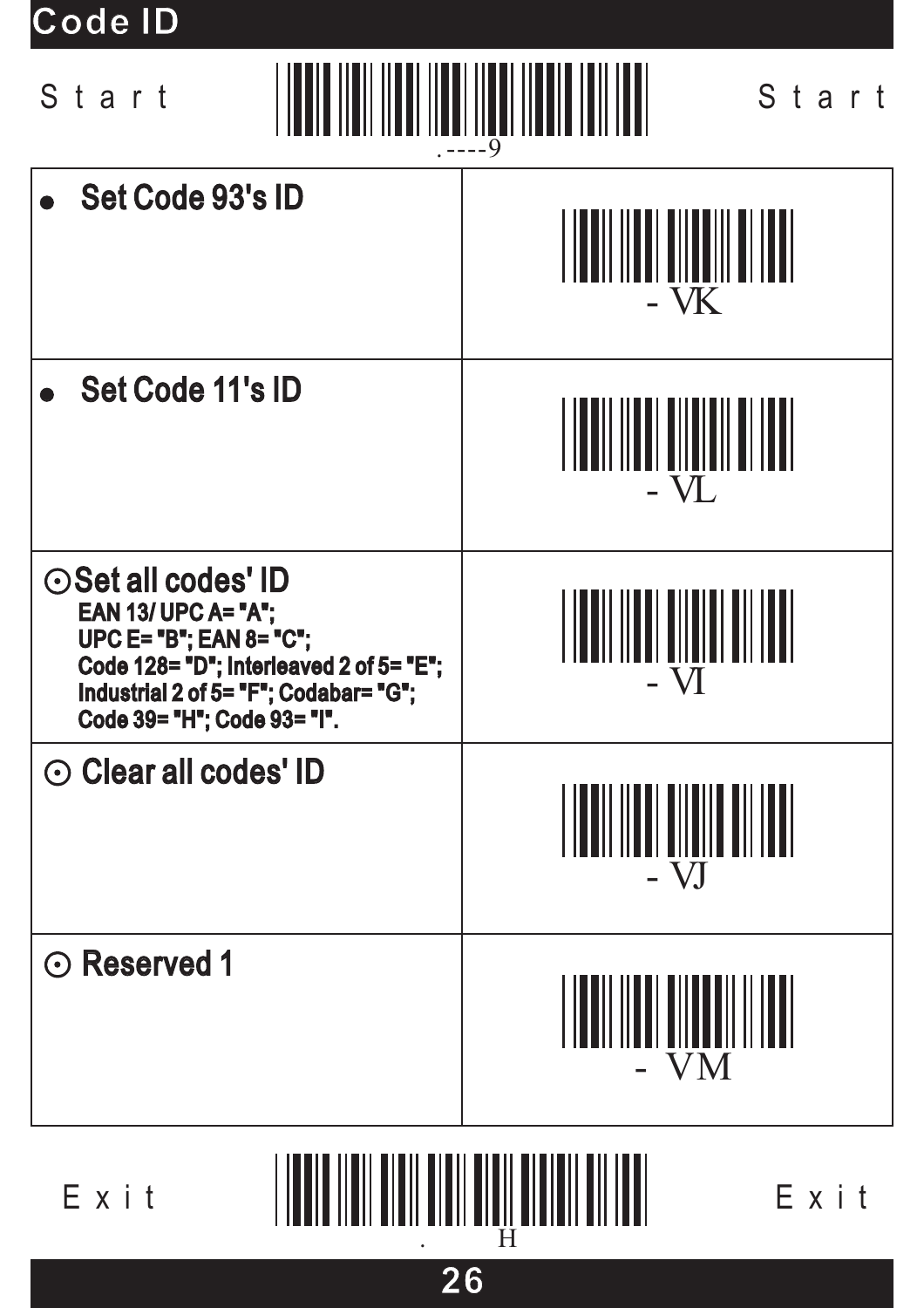# **String Terminator**

| Start                                                                                                                                                                | Start                                             |
|----------------------------------------------------------------------------------------------------------------------------------------------------------------------|---------------------------------------------------|
| $\star$ Select CR as terminator:<br><b>DEFAULT</b><br>"CR, Carriage Return" will be<br>transmitted at the very end of every<br>string to separate from the next one. | <u>                                  </u><br>- EB |
| <b>★ Select no terminator</b><br>Nothing will be transmitted at the very<br>end of the string to separate from the<br>next one.                                      | <u> 1111 1111 1111 1111 1111 1111</u><br>$-EA$    |
| <b>Select Tab as terminator</b><br>"Tab" will be transmitted at the very end<br>of every string to separate from the next<br>one.                                    | -ED                                               |
| <b>Select Esc as terminator</b><br>"Esc" will be transmitted at the very end<br>of every string to separate from the next<br>one.                                    | - EF                                              |
| <b>Select Space as terminator</b><br>"Space" will be transmitted at the very<br>end of every string to separate from the<br>next one.                                | A <b>iddii ildddig ilddi ill iddi</b><br>$- EC$   |

. H

**27**

Exit Exit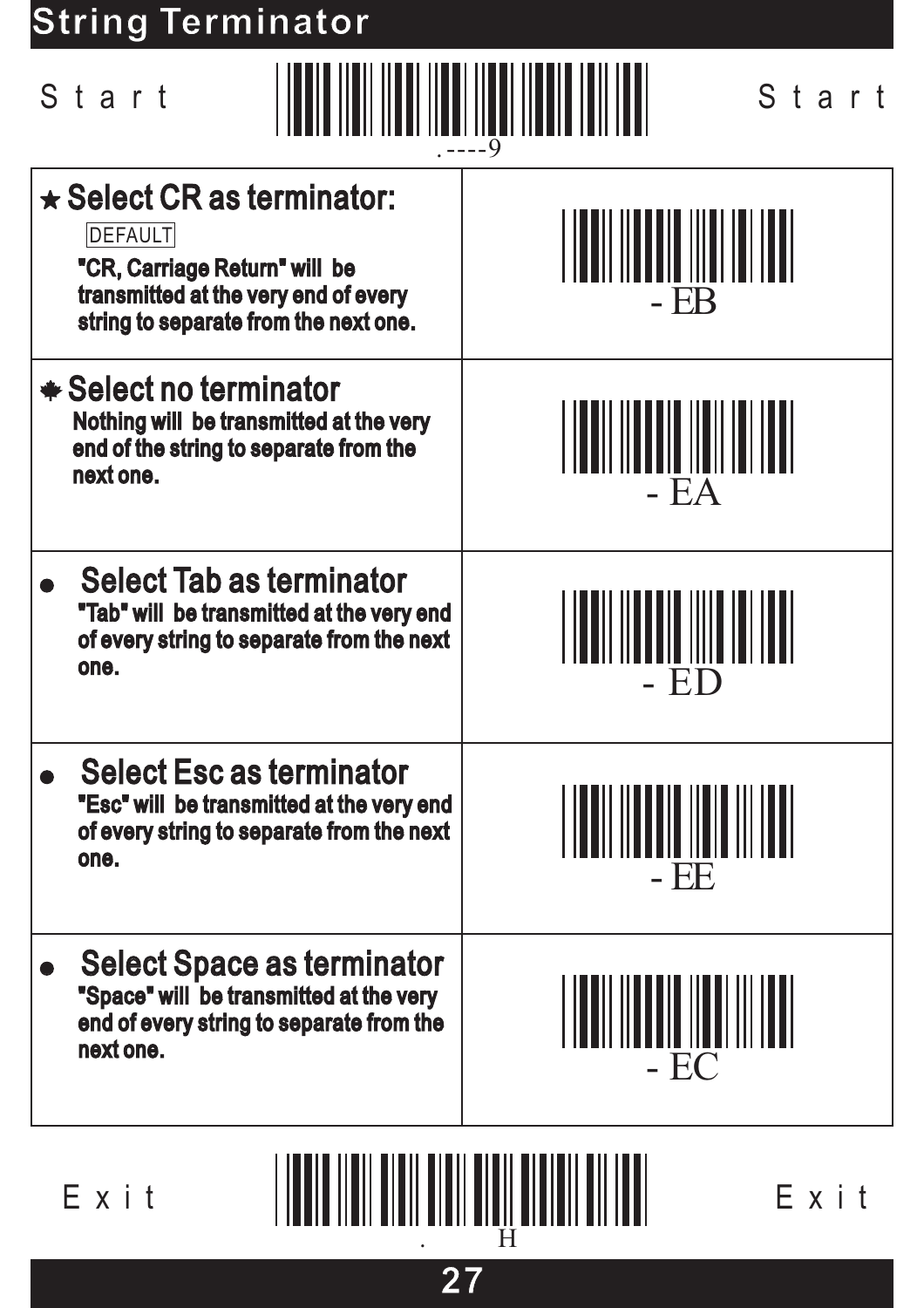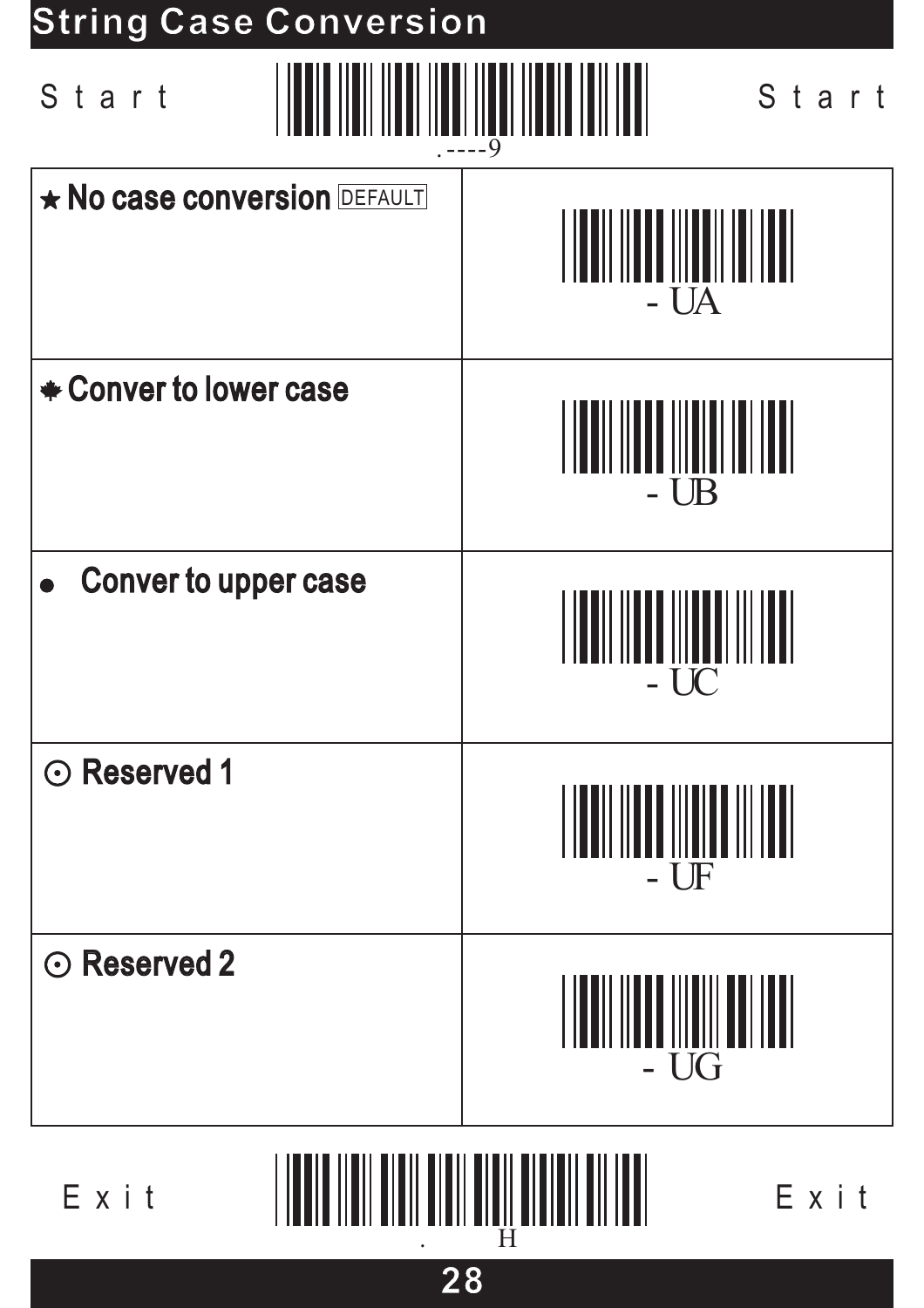| Symbology EAN/JAN 13                                                  |    |  |  |
|-----------------------------------------------------------------------|----|--|--|
| Start<br>Start                                                        |    |  |  |
| <b>Enable DEFAULT</b><br>QB                                           |    |  |  |
| +Disable<br>QA                                                        |    |  |  |
| <b>Enable check character</b><br>transmission <b>DEFAULT</b>          | QF |  |  |
| Disable check character<br>transmission<br>QE                         |    |  |  |
| <b>Enable leading digit</b><br>٠<br>transmission <b>DEFAULT</b><br>QG |    |  |  |
| Exit<br>Exit                                                          |    |  |  |
| 29                                                                    |    |  |  |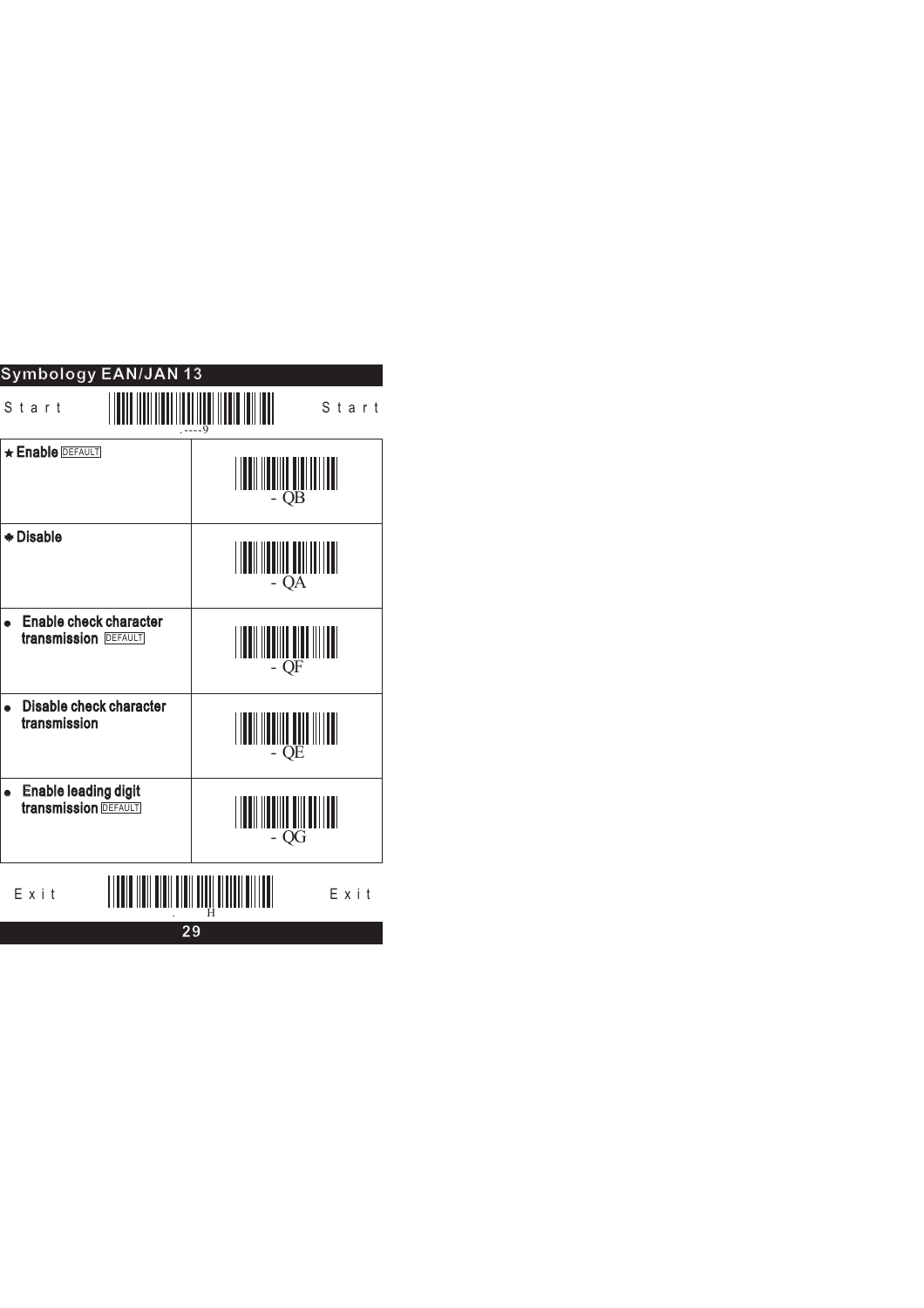| Symbology EAN/JAN 13                                                   |                                               |  |
|------------------------------------------------------------------------|-----------------------------------------------|--|
| Start<br>Start                                                         |                                               |  |
| <b>Disable leading digit</b><br>transmission                           | - QH                                          |  |
| <b>Select EAN/JAN 13</b><br>without supplement digit<br><b>DEFAULT</b> | QK                                            |  |
| <b>Select EAN/JAN 13</b><br>with 2 or 5 supplement<br>digits           | QN                                            |  |
| <b>Select EAN/JAN 13</b><br>with only 5 supplement<br>digits           | <u> I indii iinniin nooinii innii</u><br>- QM |  |
| <b>Select EAN/JAN 13</b><br>with only 2 supplement<br>digits           | QL                                            |  |
|                                                                        |                                               |  |

**30**

Exit Exit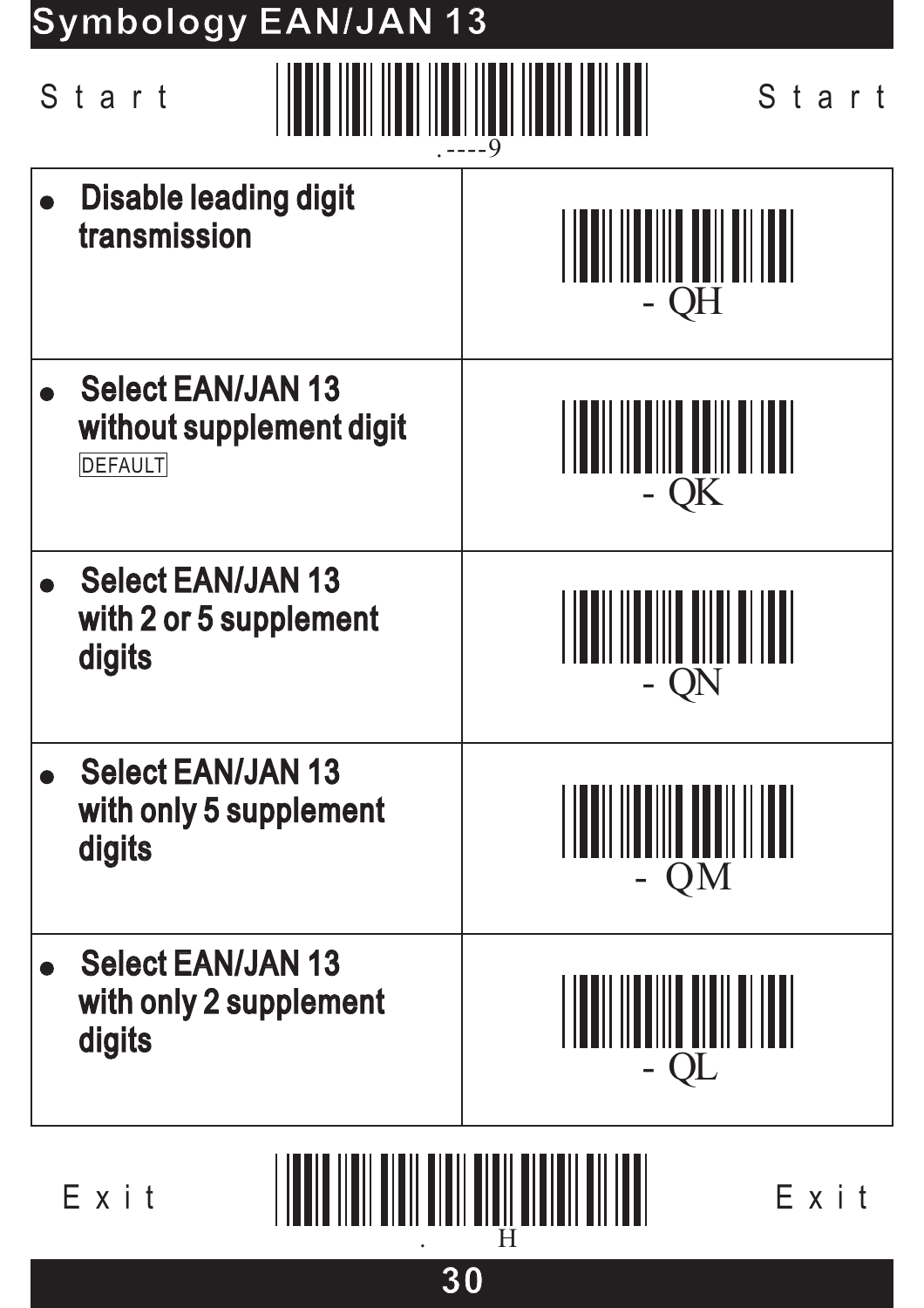| <b>ISBN</b>                                                                 |                            |  |
|-----------------------------------------------------------------------------|----------------------------|--|
| ANI IINNI IINNI IINNIN INII INNI<br>Start<br>Start<br><u>HIMININI</u><br>.9 |                            |  |
| ★ Disable EAN13 to ISBN<br><b>CONVERSION DEFAULT</b>                        | IIIIII IIIIIIIII<br>$- QO$ |  |
| <b>★ Enable EAN 13 to ISBN</b><br>conversion                                | $-QP$                      |  |
|                                                                             |                            |  |
|                                                                             |                            |  |
|                                                                             |                            |  |

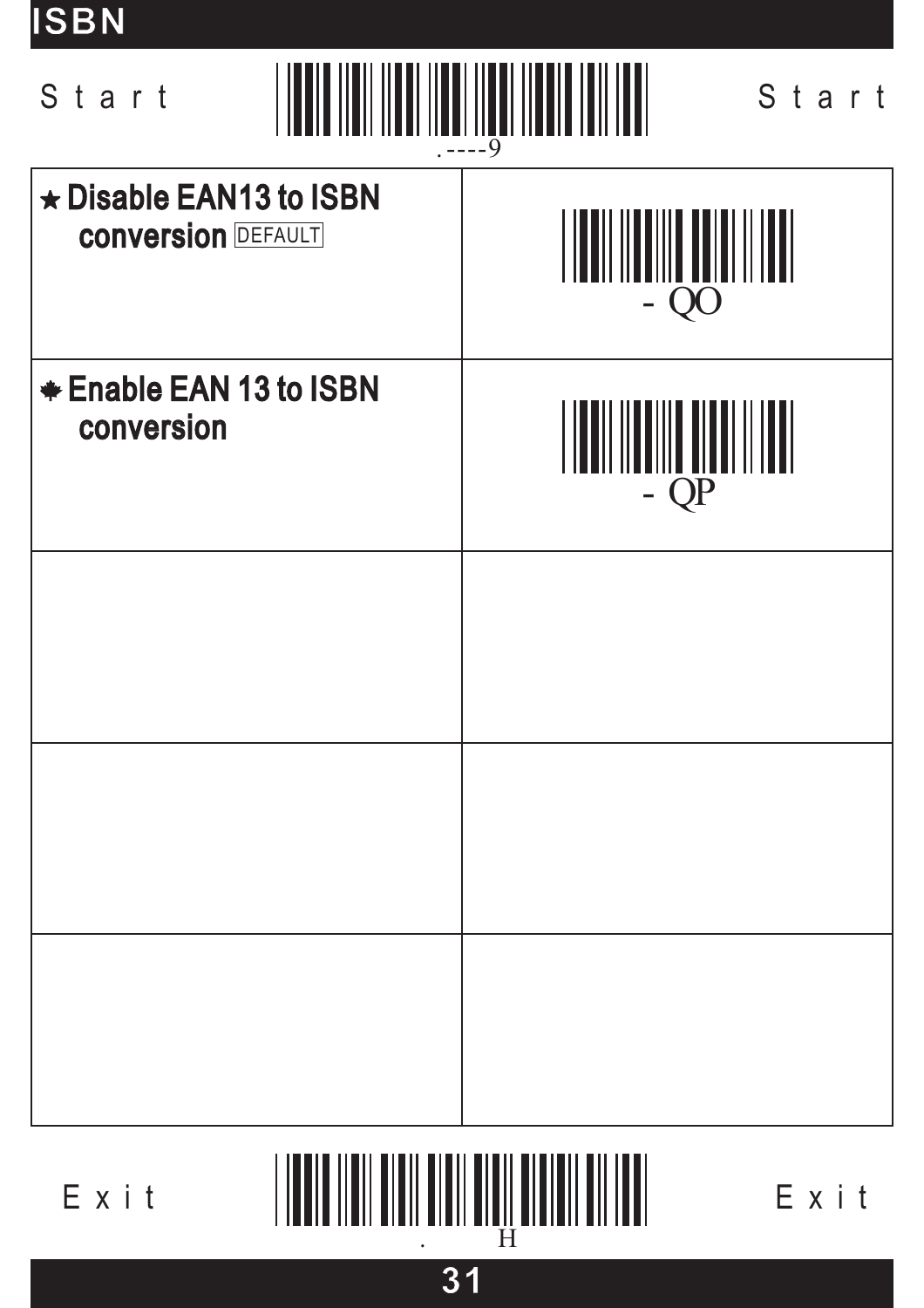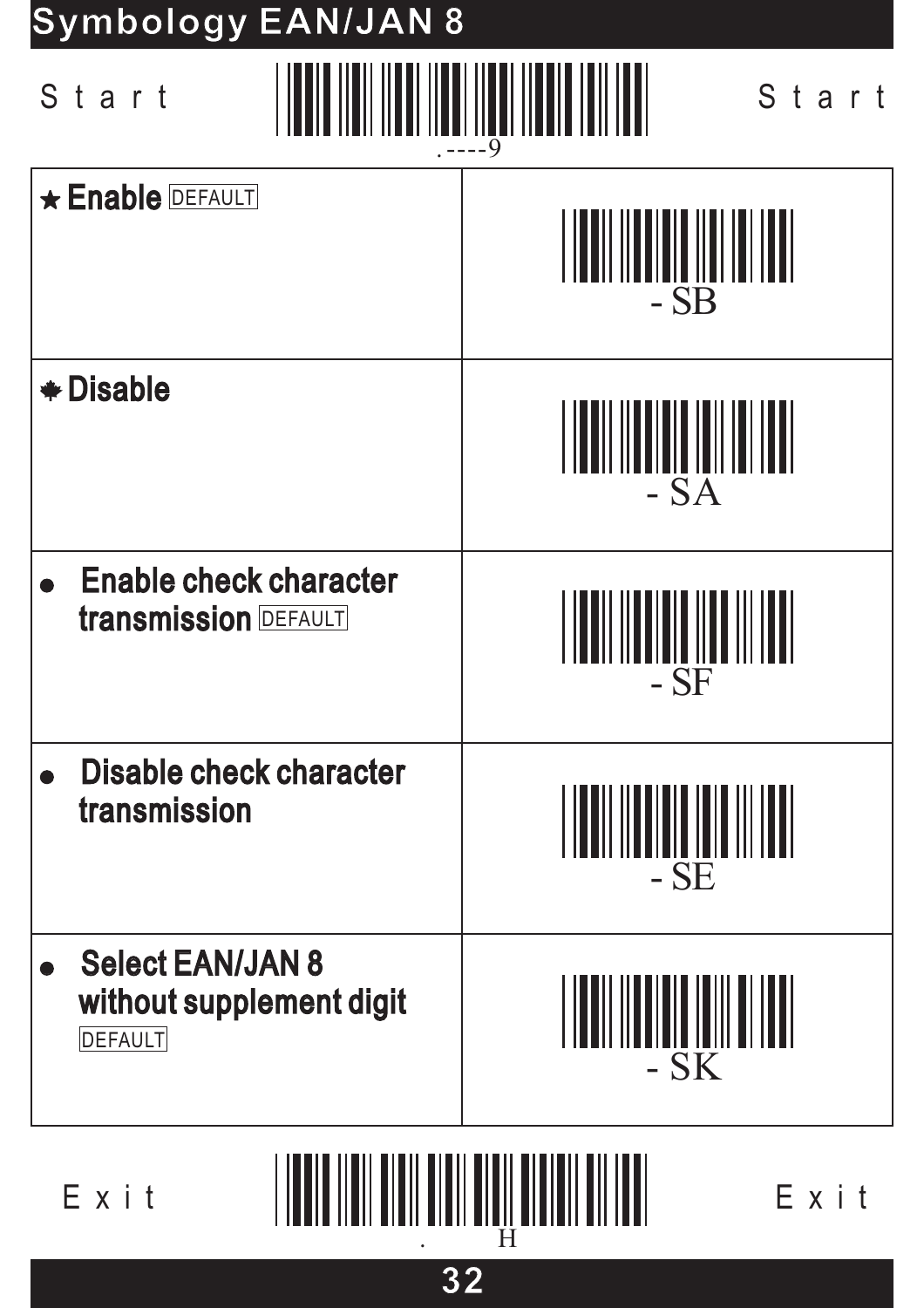| Symbology EAN/JAN 8                                                                                                                  |                                 |
|--------------------------------------------------------------------------------------------------------------------------------------|---------------------------------|
| Start<br>Start                                                                                                                       |                                 |
| <b>Select EAN/JAN 8</b><br>with 2 or 5 supplement<br>digits                                                                          | - SN                            |
| <b>Select EAN/JAN 8</b><br>with only 5 supplement<br>digits                                                                          | <b>SM</b>                       |
| <b>Select EAN/JAN 8</b><br>with only 2 supplement<br>digits                                                                          | - SL                            |
| Diable EAN 8 expansion<br><b>DEFAULT</b>                                                                                             | $-SG$                           |
| <b>Enable EAN 8 expansion</b><br>Five zeros will be transmitted in front of<br>the scanned EAN 8 data to expand as<br><b>EAN 13.</b> | IIIIIII IIIIIIIIIIIIII<br>$-SH$ |
| Exit<br>Exit                                                                                                                         |                                 |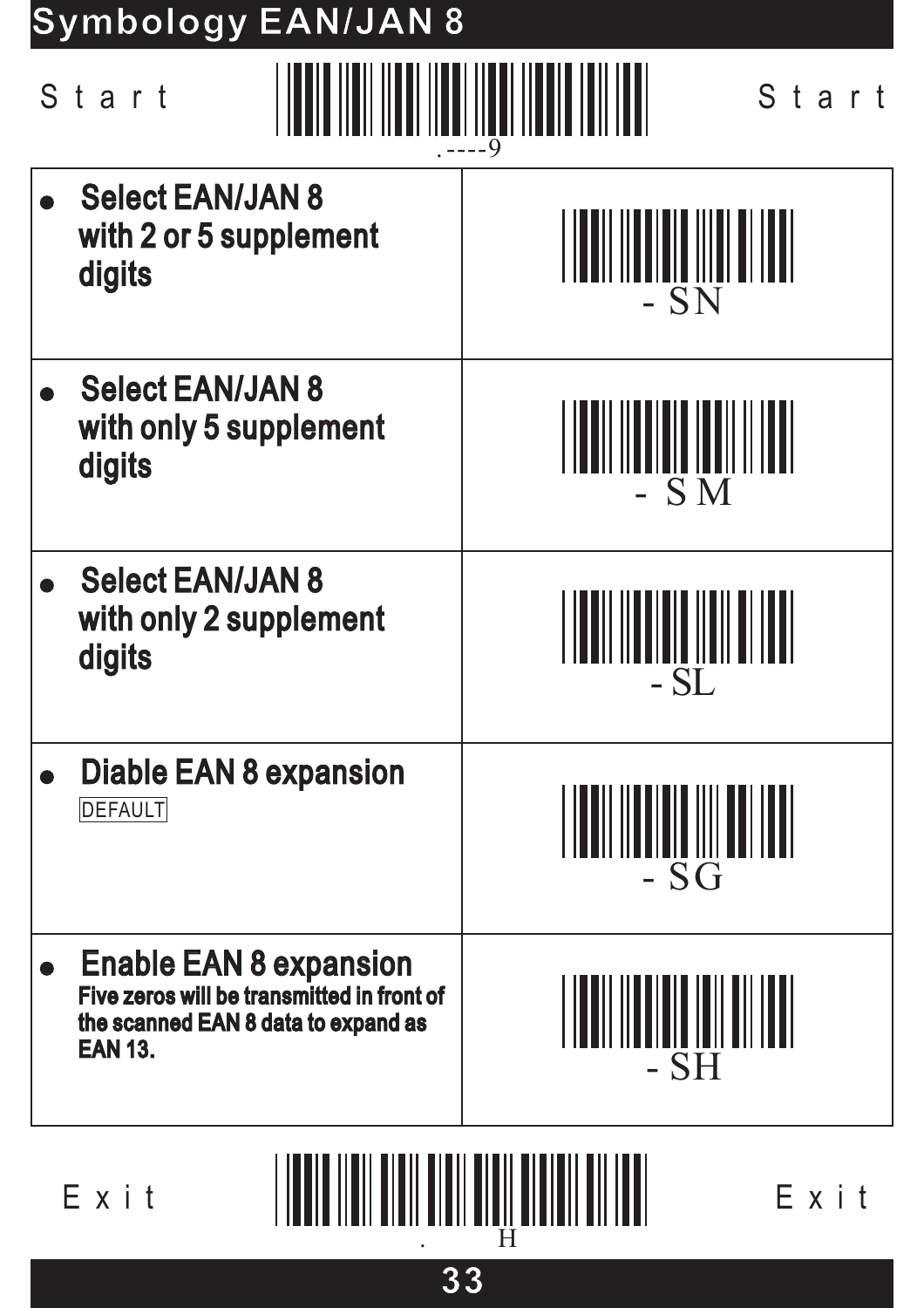# - RB **Enable DEFAULT** - RA - RF - RE - Disable • Enable check character transmission DEFAULT Disable check character Disable check transmission  $E \times i$  t  $\begin{bmatrix} 1 & 1 & 1 \\ 1 & 1 & 1 \\ 1 & 1 & 1 \\ 1 & 1 & 1 \\ 1 & 1 & 1 \\ 1 & 1 & 1 \\ 1 & 1 & 1 \\ 1 & 1 & 1 \\ 1 & 1 & 1 \\ 1 & 1 & 1 \\ 1 & 1 & 1 \\ 1 & 1 & 1 \\ 1 & 1 & 1 \\ 1 & 1 & 1 \\ 1 & 1 & 1 \\ 1 & 1 & 1 \\ 1 & 1 & 1 \\ 1 & 1 & 1 \\ 1 & 1 & 1 \\ 1 & 1 & 1 \\ 1 & 1 & 1 \\ 1 & 1 & 1 \\ 1 & 1 &$ .----9 Start Start **Symbology UPC A Symbology UPC** - RG Enable leading digit Enable leading transmission DEFAULT

. H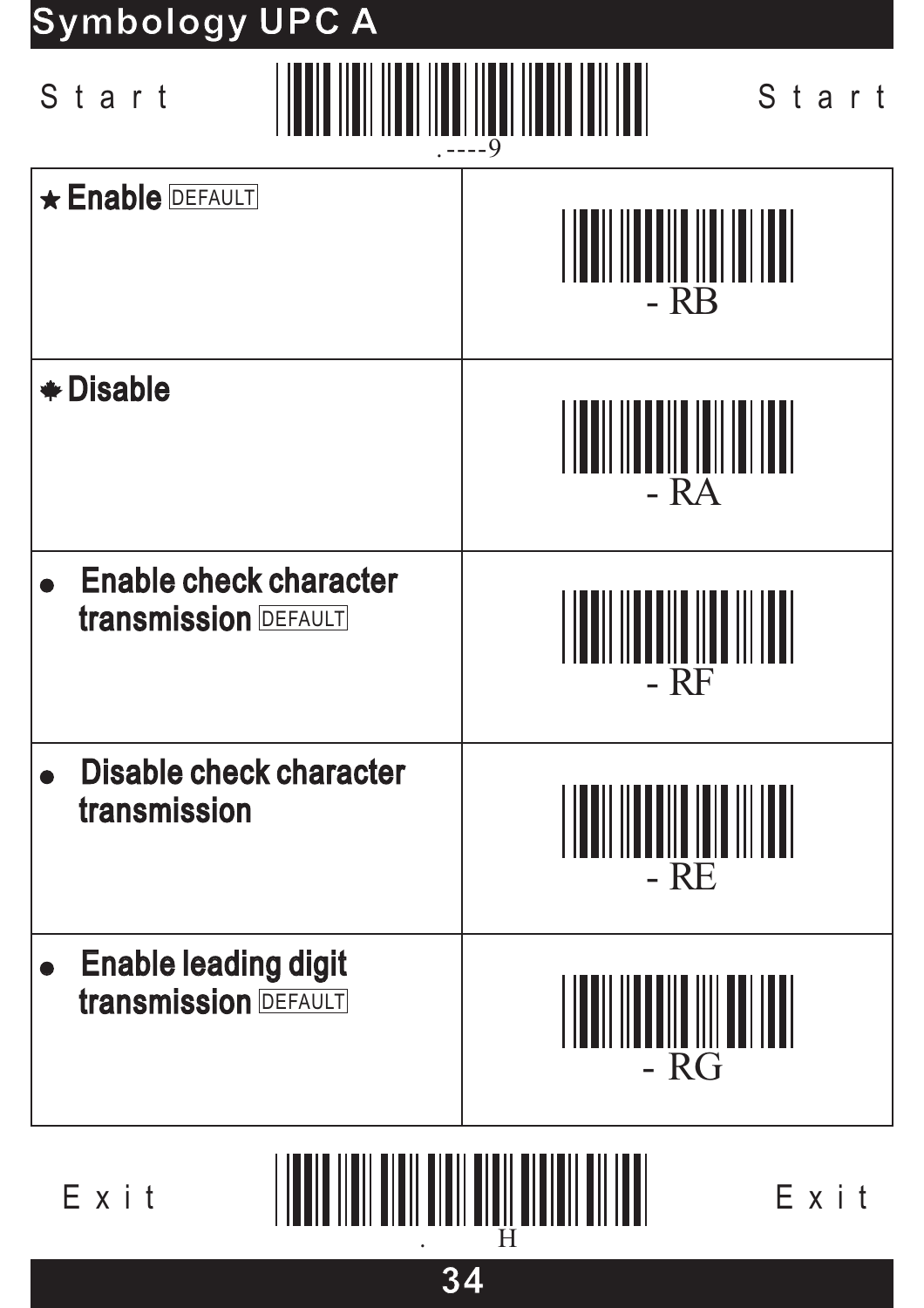# **Symbology UPC A Symbology UPC**

| Start<br>Start                                                    |                                                    |
|-------------------------------------------------------------------|----------------------------------------------------|
| <b>Disable leading digit</b><br>transmission                      | <u>MANDINININININININ</u><br>- RH                  |
| <b>Select UPC A</b><br>without supplement digit<br><b>DEFAULT</b> | III I IIIII I IIII IIIII III III<br>- RK           |
| <b>Select UPC A</b><br>with 2 or 5 supplement<br>digits           | - RN                                               |
| <b>Select UPC A</b><br>with only 5 supplement<br>digits           | - $RM$                                             |
| <b>Select UPC A</b><br>with only 2 supplement<br>digits           | <u>                                   </u><br>- RL |

Exit Exit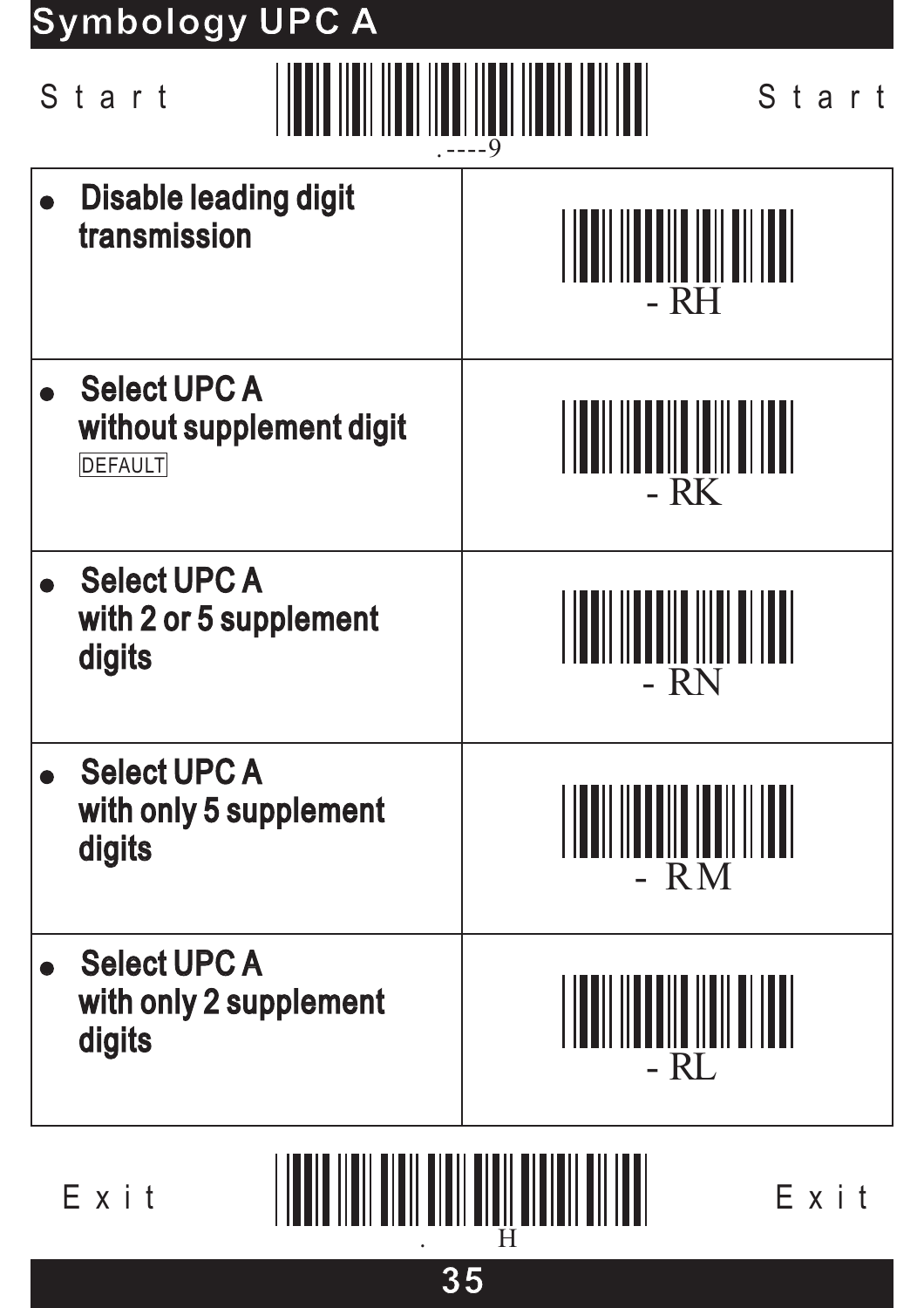# **Symbology UPC E Symbology UPC**



. H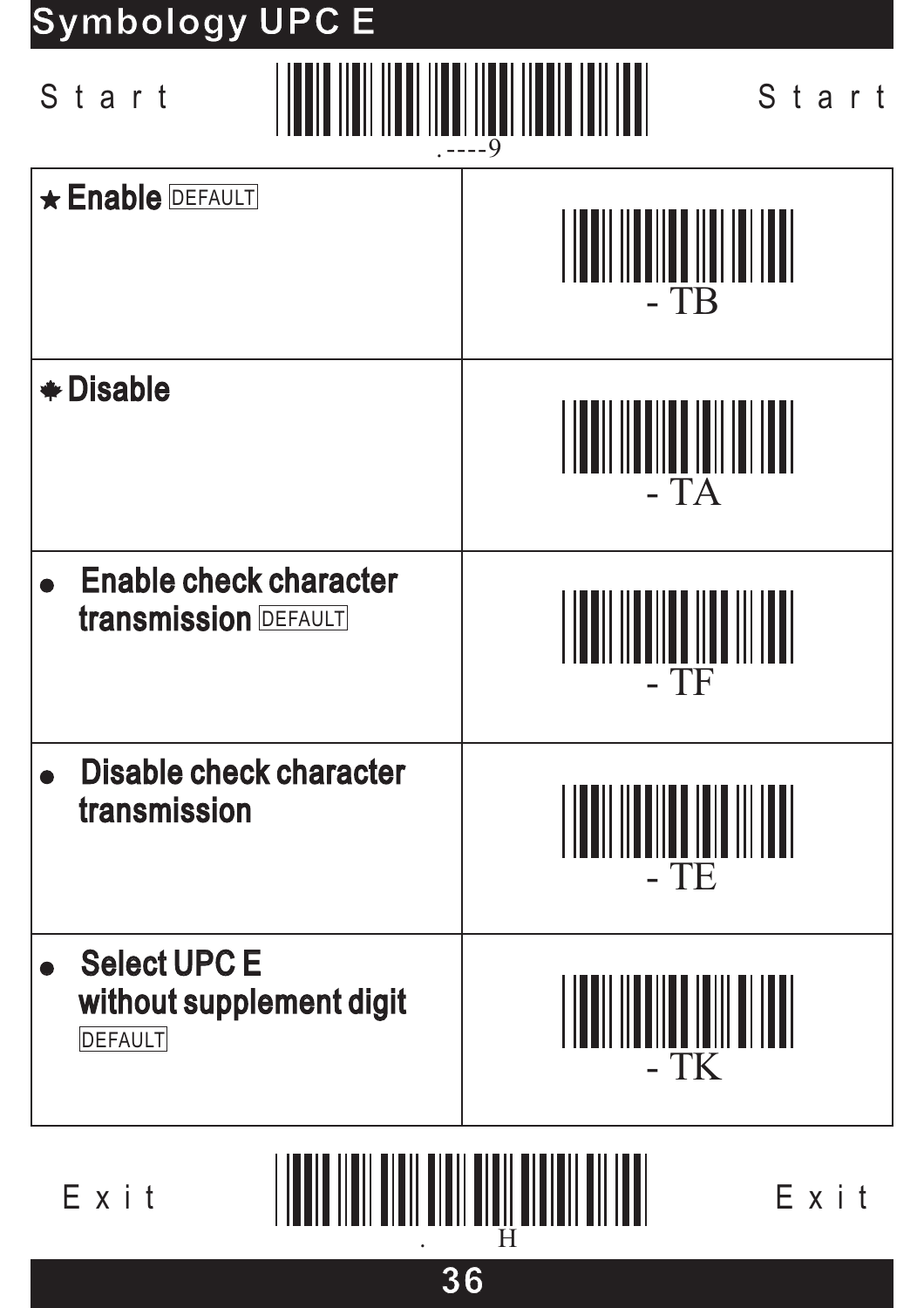# **Symbology UPC E Symbology UPC**

| Start<br>Start                                                                                                                     |                              |
|------------------------------------------------------------------------------------------------------------------------------------|------------------------------|
| <b>Select UPC E</b><br>with 2 or 5 supplement<br>digits                                                                            | - TN                         |
| <b>Select UPC E</b><br>with only 5 supplement<br>digits                                                                            | - TM                         |
| <b>Select UPC E</b><br>with only 2 supplement<br>digits                                                                            | TL                           |
| <b>Disable UPC E expansion</b><br><b>DEFAULT</b>                                                                                   | $- TG$                       |
| <b>Enable UPC E expansion</b><br><b>Five Zeros will be transmitted in front</b><br>of the scanned UPC E data to expand as<br>UPCA. | \U  UU   U          <br>- TH |
|                                                                                                                                    |                              |

. H

**37**

Exit Exit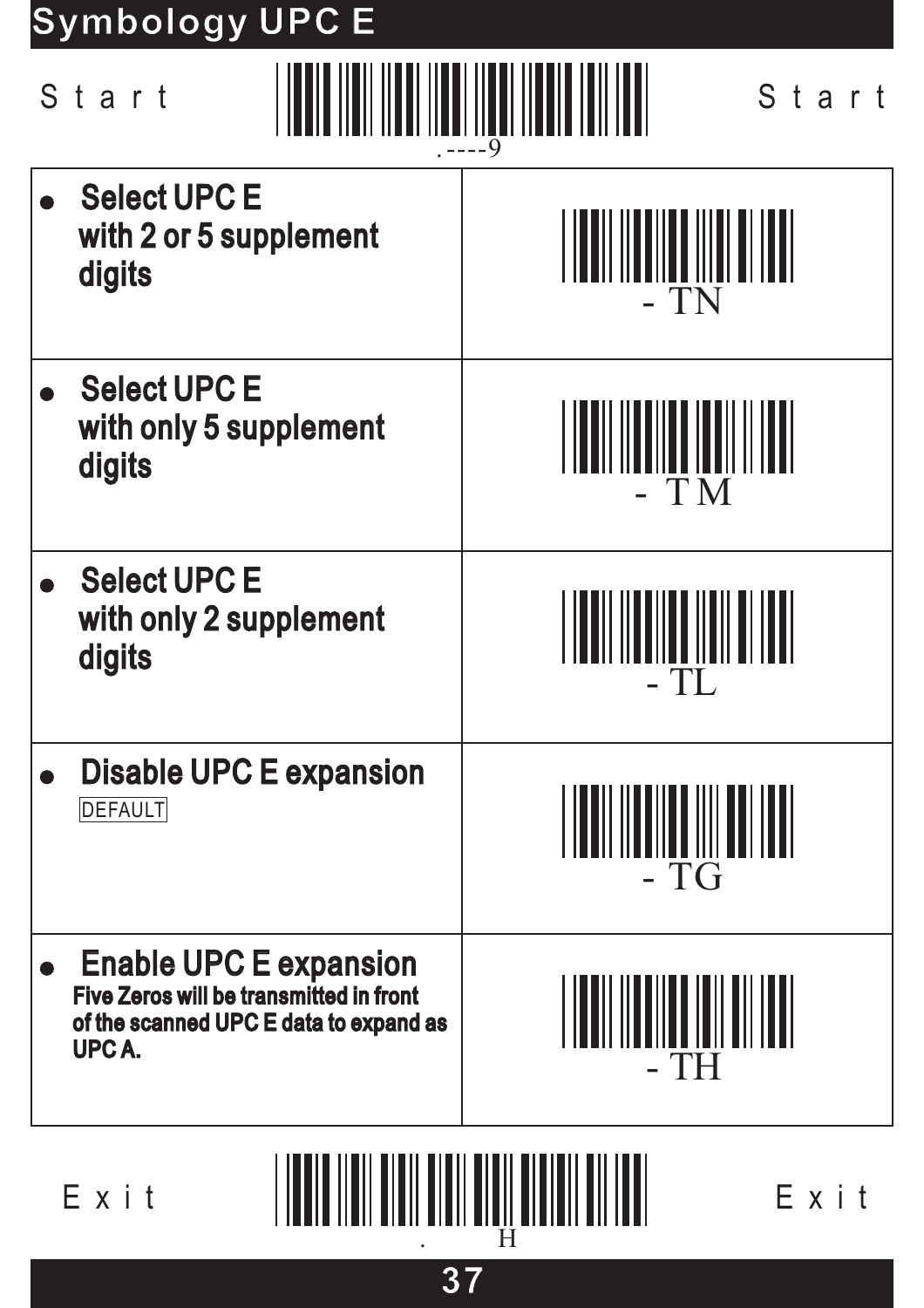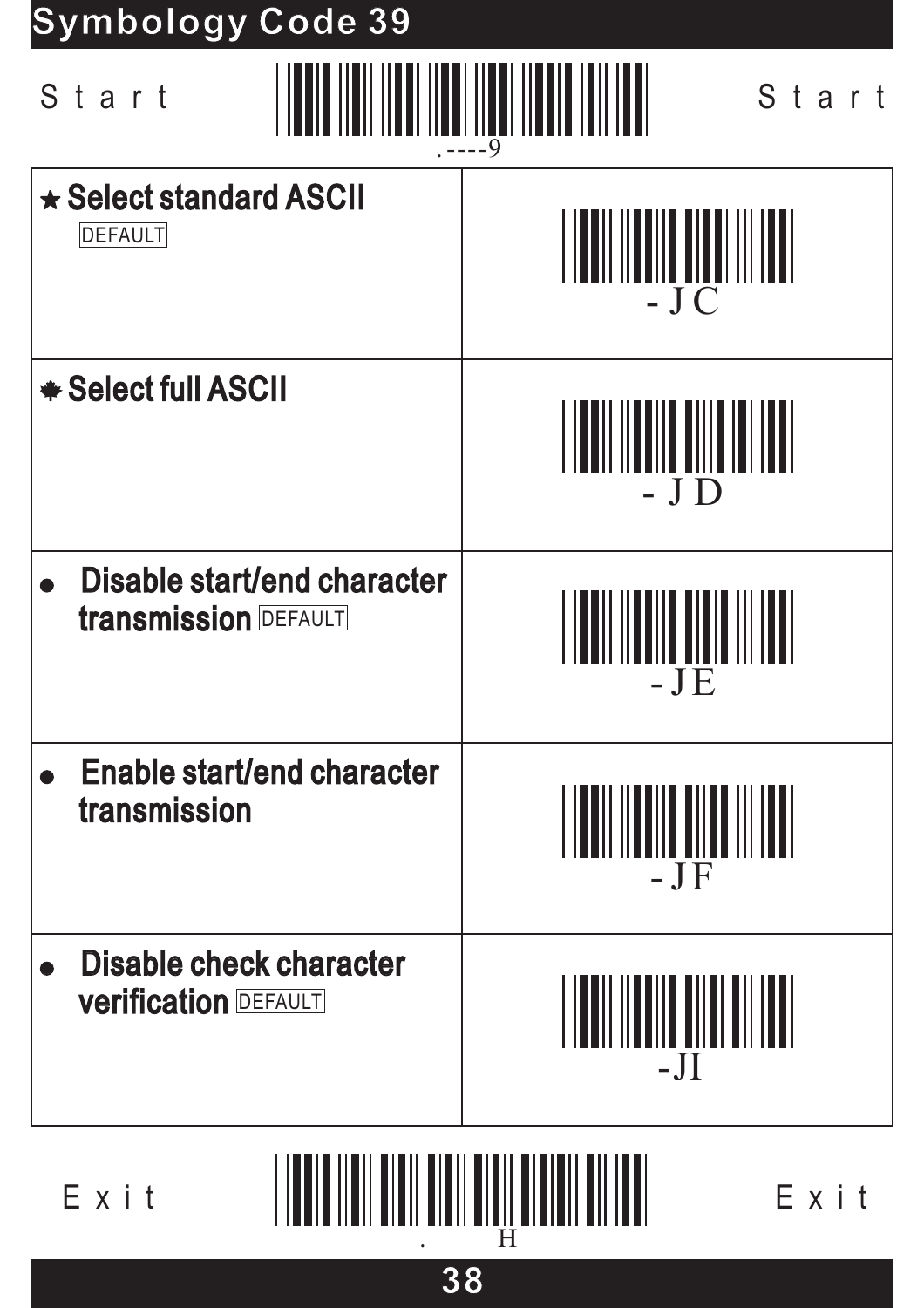# **Symbology Code 39 Symbology Code**

|              | Start                                                                                                                                                                                                                | Start                             |
|--------------|----------------------------------------------------------------------------------------------------------------------------------------------------------------------------------------------------------------------|-----------------------------------|
|              | <b>Enable check character</b><br>verification                                                                                                                                                                        | $-JJ$                             |
|              | Disable check character<br><b>transmission DEFAULT</b>                                                                                                                                                               | - J G                             |
|              | <b>Enable check character</b><br>transmission                                                                                                                                                                        |                                   |
|              | <b>Set Min. length</b><br>You can set Min. length from 1 to<br>99 digits. The default is for 3 digits.<br>Scan "Start" -> Scan option ". Set Min.<br>length" here >Scan "01" to "99" in<br>Appendix 2 → Scan "Exit". | $-JK$                             |
| Max.         | <b>Set Max. length</b><br>You can set Max. length from 1 to<br>99 digits. The default is for 99 digits.<br>Scan "Start"->Scan Option ". Set<br>Length" here $\rightarrow$ Scan "01" to "99" in                       | <u> ININ MINI II III</u><br>$-JL$ |
| Exit<br>Exit |                                                                                                                                                                                                                      |                                   |

**39**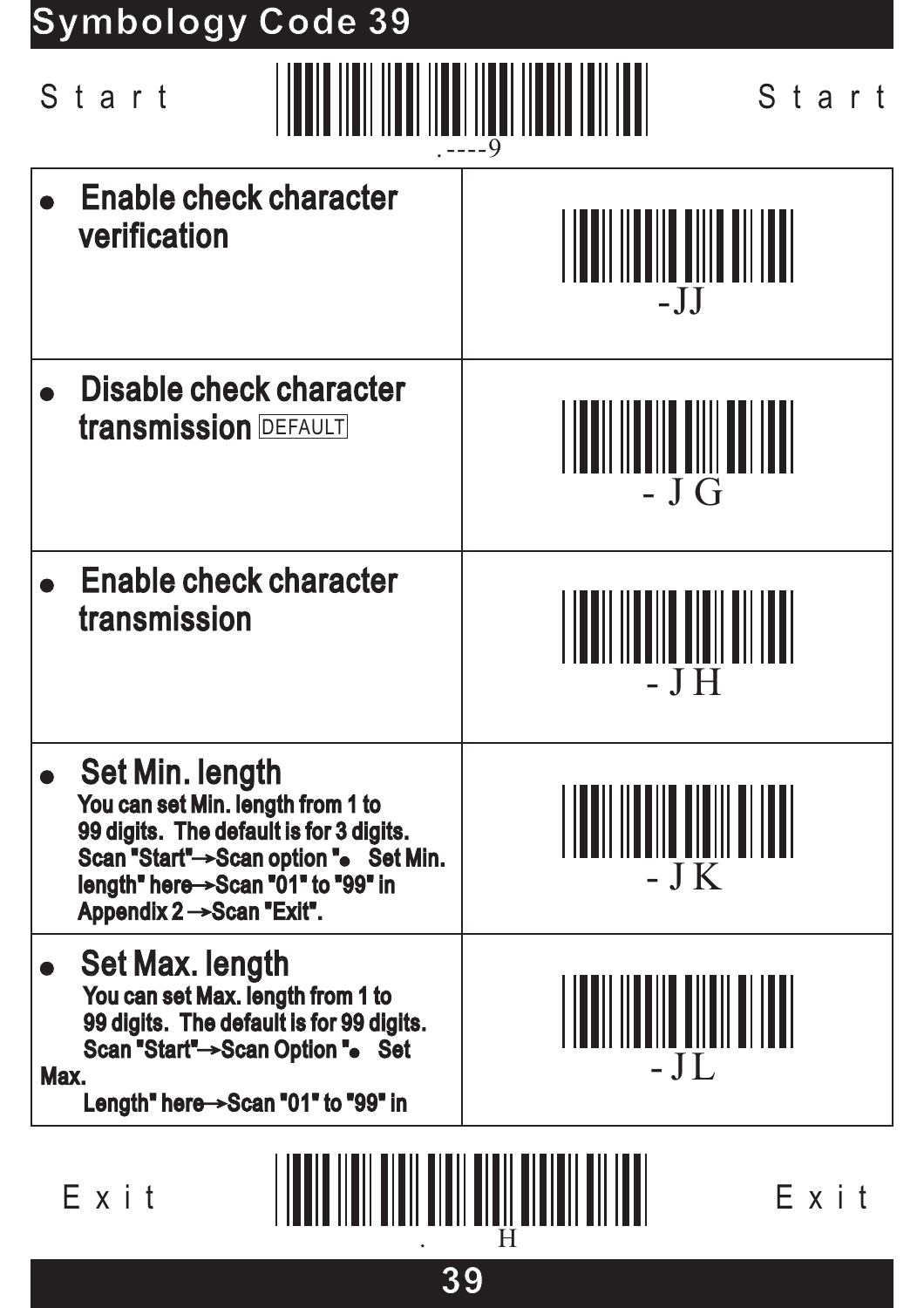# **Symbology Interleaved 2 of 5 Symbology Interleaved 2 of**



| $-9$                                                          |                                                        |
|---------------------------------------------------------------|--------------------------------------------------------|
| $\star$ Enable                                                | <b>TALITY AND ANN AN THE TELEVISION</b><br>- KA        |
| <b>* Disable DEFAULT</b>                                      | <u> INII INITII TITI INITI</u><br>- KB                 |
| <b>Disable check character</b><br><b>Verification DEFAULT</b> | N IN DI LITTE DI LITTE DE LA LITTE DE LA SALA<br>$-KC$ |
| <b>Enable check character</b><br>verification                 | <u> IN AN IN THE THE IN THE T</u><br>- KD              |
| <b>Disable check checksum</b><br><b>transmission DEFAULT</b>  | <u>                         </u><br>- KE               |
|                                                               |                                                        |

. H

**40**

Exit Exit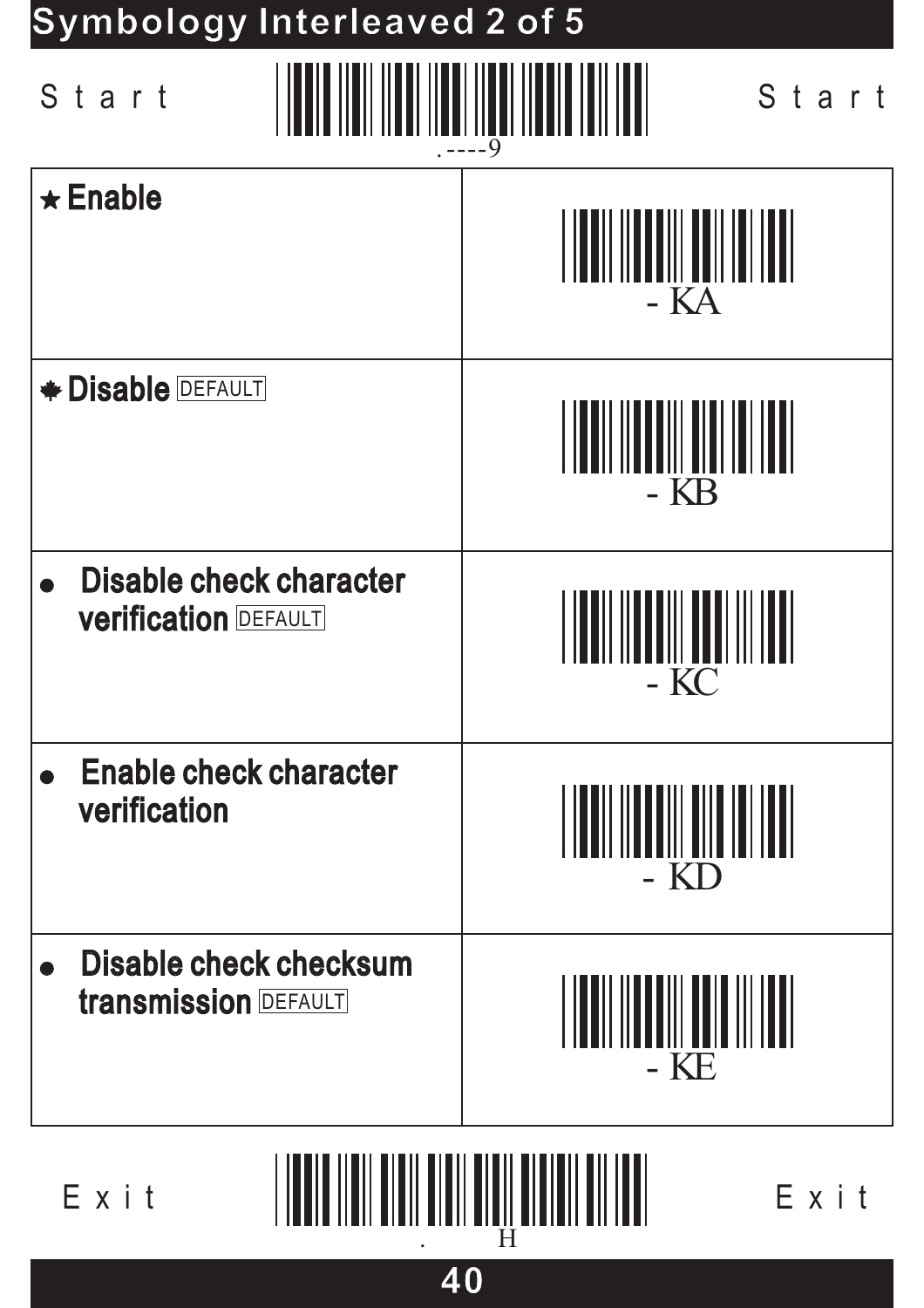

**41**

⊙ Reserved

- KK

 $E \times i$  t  $\begin{bmatrix} 1 & 1 & 1 \\ 1 & 1 & 1 \\ 1 & 1 & 1 \\ 1 & 1 & 1 \\ 1 & 1 & 1 \\ 1 & 1 & 1 \\ 1 & 1 & 1 \\ 1 & 1 & 1 \\ 1 & 1 & 1 \\ 1 & 1 & 1 \\ 1 & 1 & 1 \\ 1 & 1 & 1 \\ 1 & 1 & 1 \\ 1 & 1 & 1 \\ 1 & 1 & 1 \\ 1 & 1 & 1 \\ 1 & 1 & 1 \\ 1 & 1 & 1 \\ 1 & 1 & 1 \\ 1 & 1 & 1 \\ 1 & 1 & 1 \\ 1 & 1 & 1 \\ 1 & 1 &$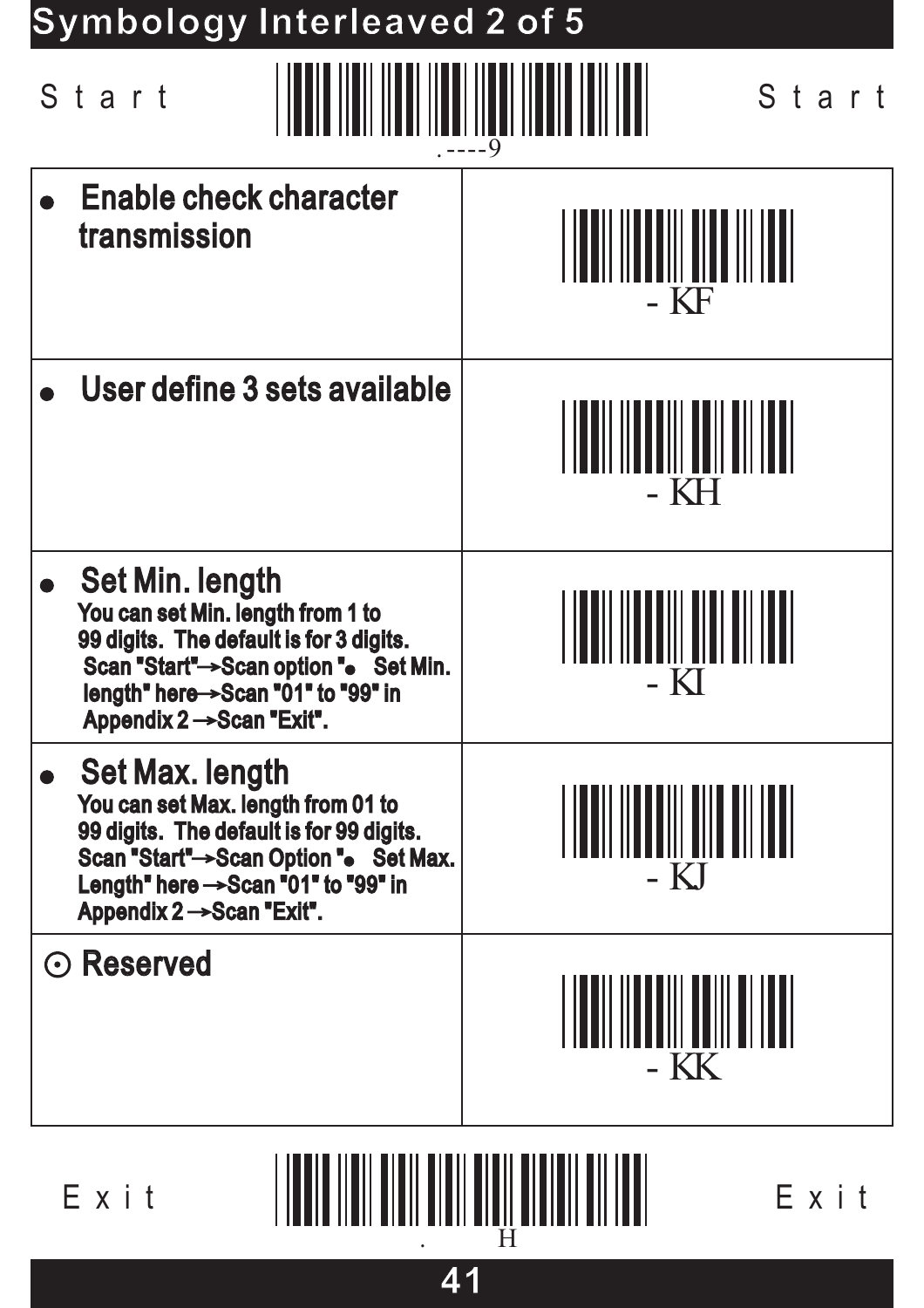# **Symbology Industrial 2 of 5 Symbology Industrial 2 of**



. H

**42**

 $E \times i$  t  $\begin{bmatrix} 1 & 1 & 1 \\ 1 & 1 & 1 \\ 1 & 1 & 1 \\ 1 & 1 & 1 \\ 1 & 1 & 1 \\ 1 & 1 & 1 \\ 1 & 1 & 1 \\ 1 & 1 & 1 \\ 1 & 1 & 1 \\ 1 & 1 & 1 \\ 1 & 1 & 1 \\ 1 & 1 & 1 \\ 1 & 1 & 1 \\ 1 & 1 & 1 \\ 1 & 1 & 1 \\ 1 & 1 & 1 \\ 1 & 1 & 1 \\ 1 & 1 & 1 \\ 1 & 1 & 1 \\ 1 & 1 & 1 \\ 1 & 1 & 1 \\ 1 & 1 & 1 \\ 1 & 1 &$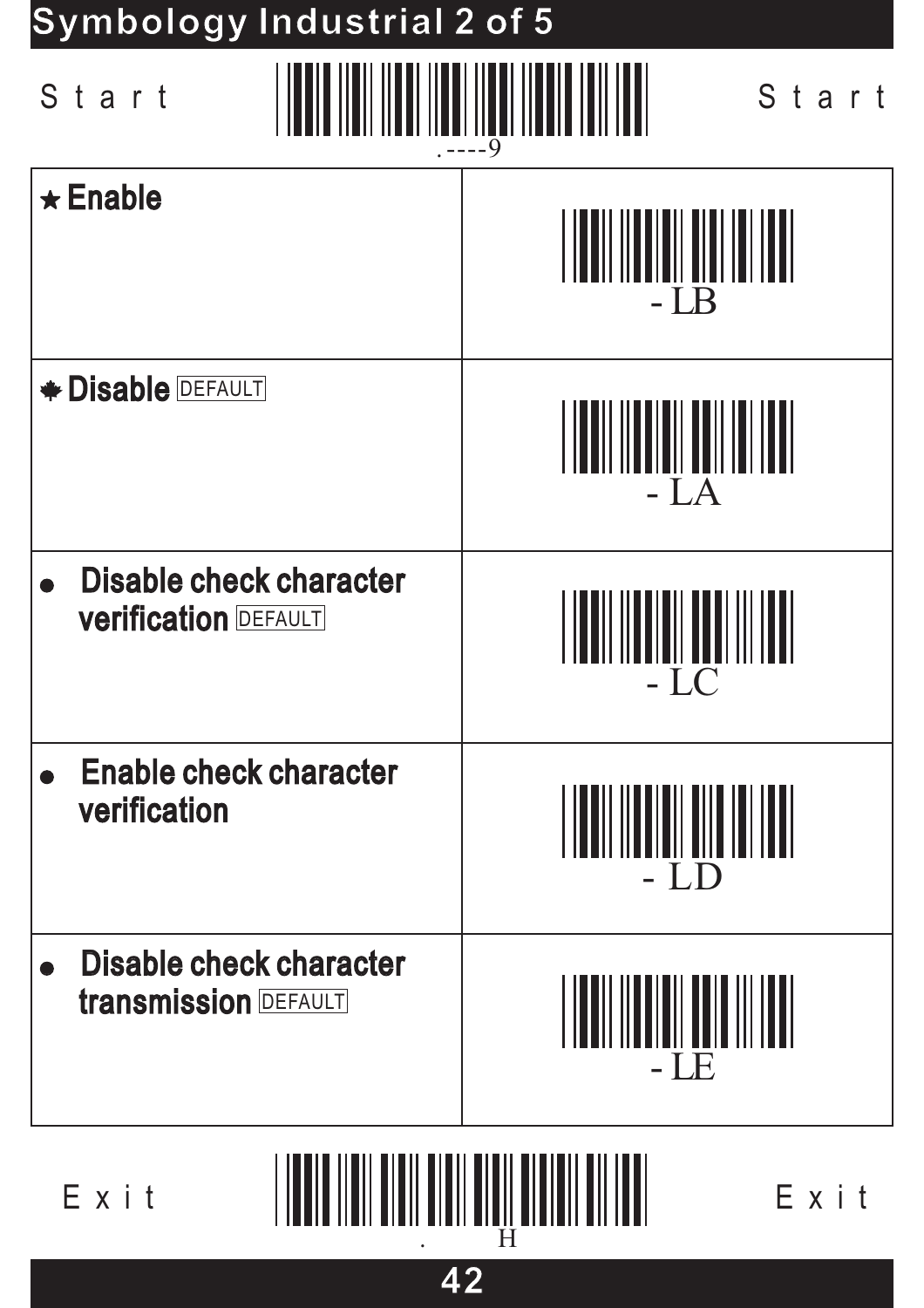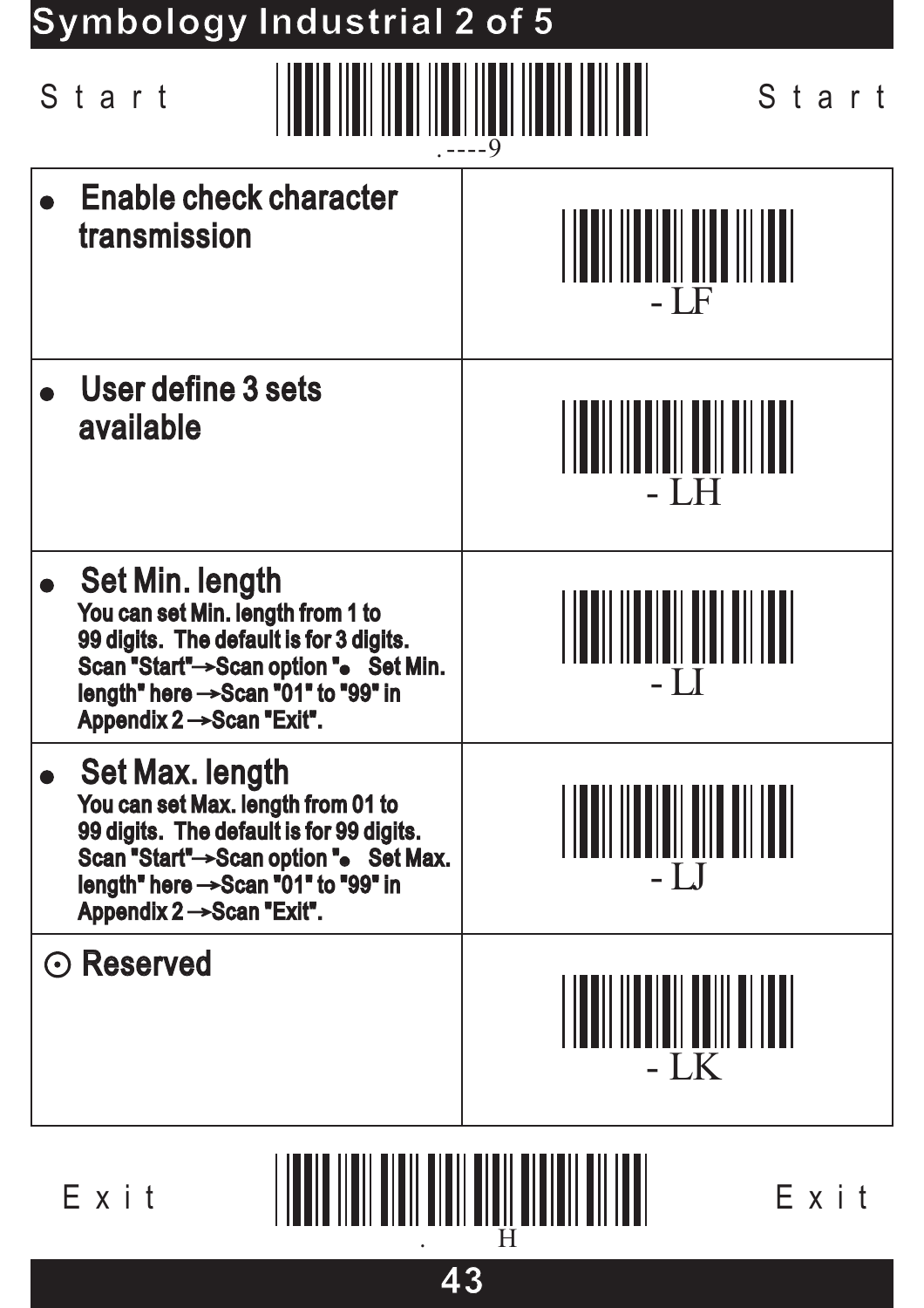# **Symbology Code 128**



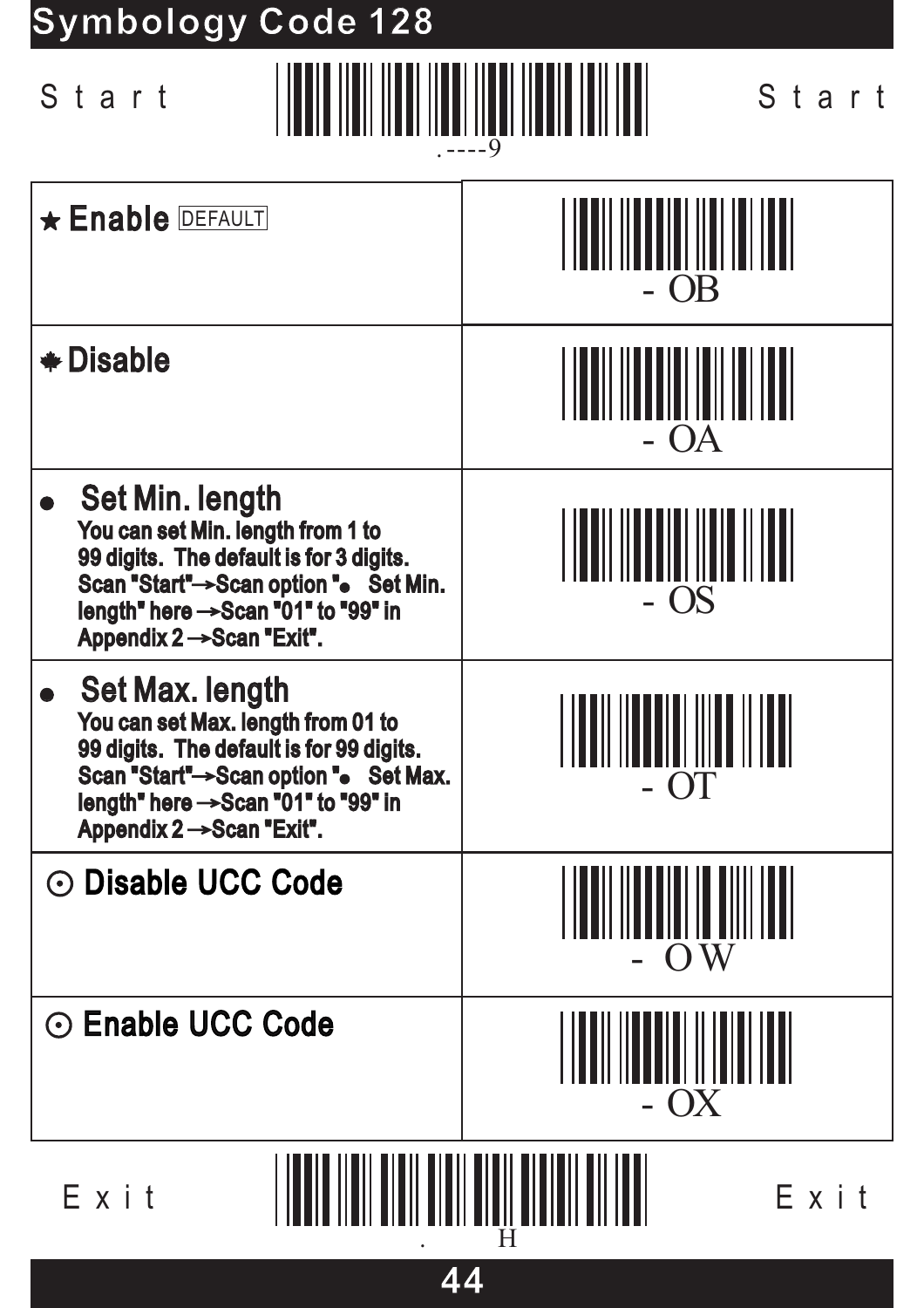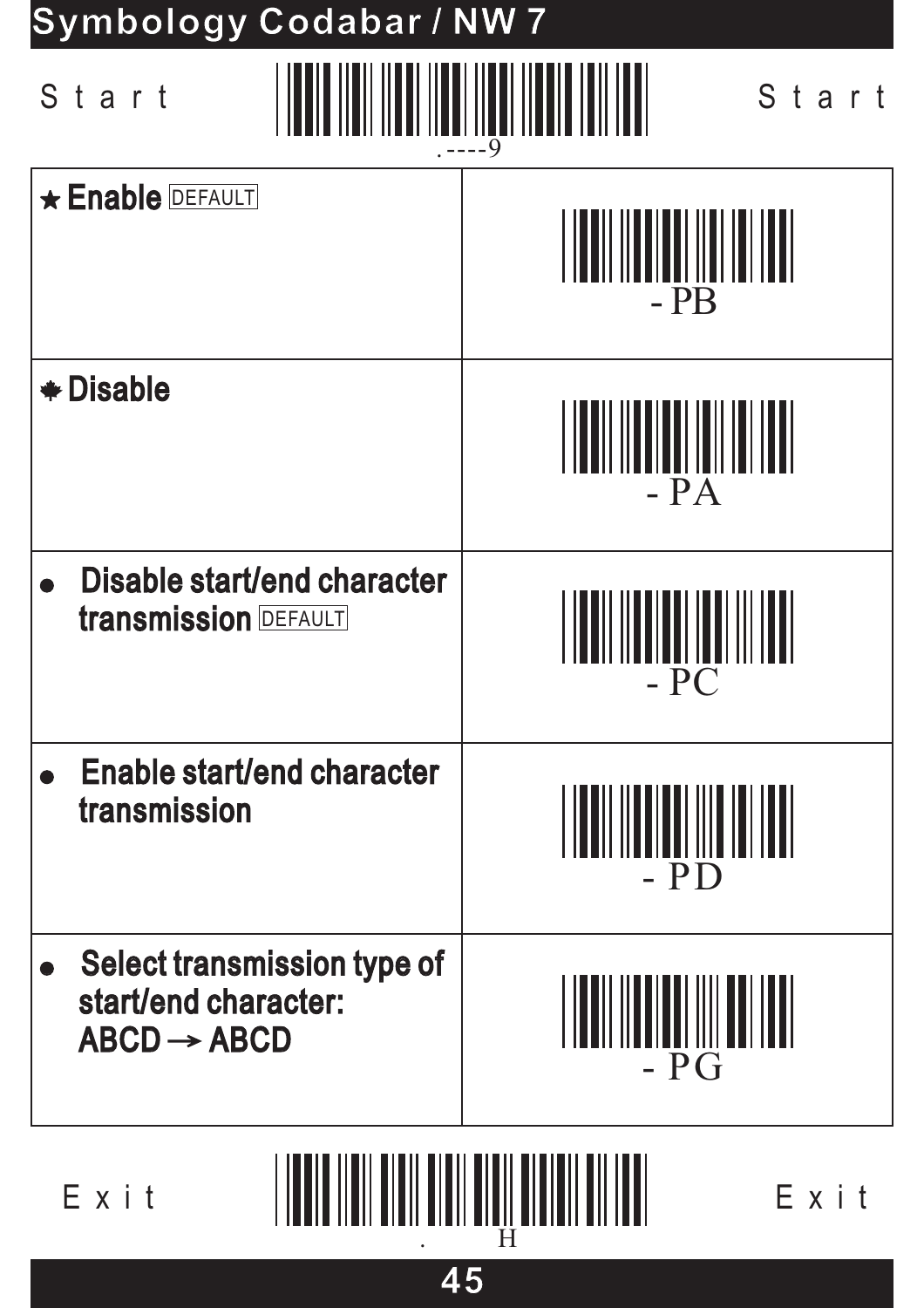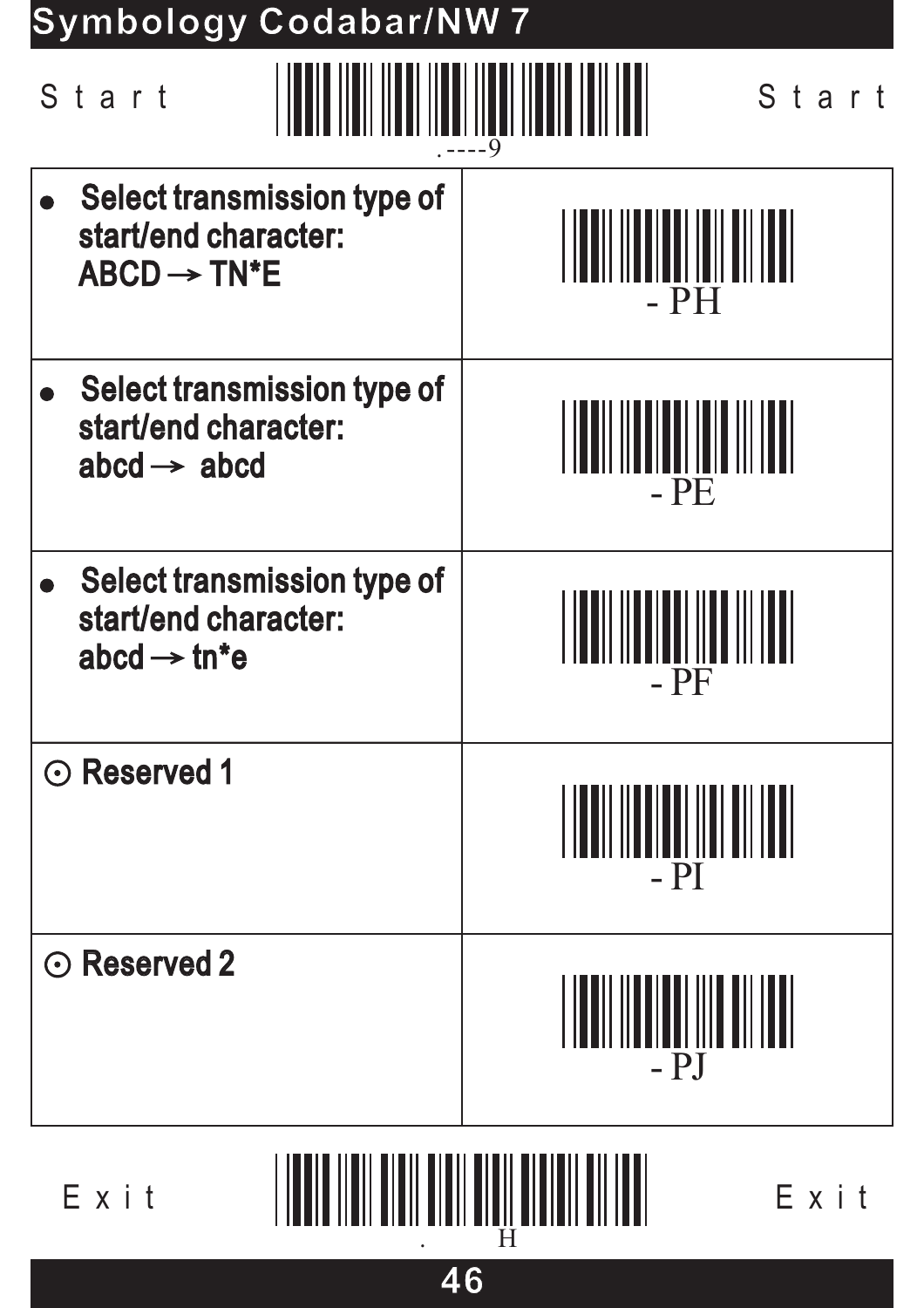